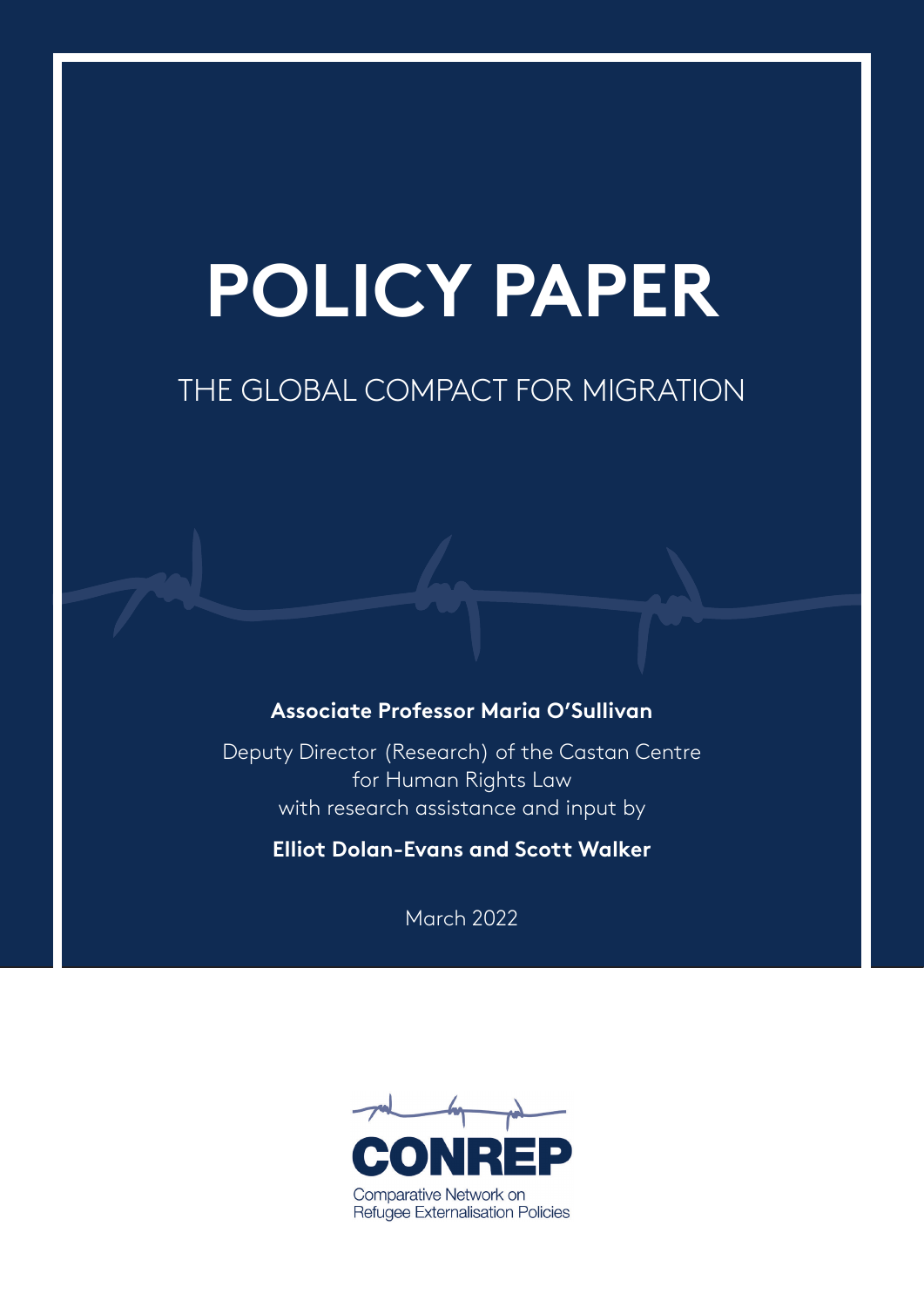#### © Maria O'Sullivan – March 2022

Reproduction in whole or in part is permitted, provided that full acknowledgement is given to the authors and that any such reproduction is transmitted to the authors.

The European Commission support for the production of this publication does not constitute an endorsement of the contents which reflect the views of the authors, and the Commission cannot be held responsible for any use which may be made of the information contained therein.

The project is co-funded by the European Union under the Erasmus+ Programme - Jean Monnet Activities (599660 EPP-1-2018-1-AU-EPPJMO-NETWORK).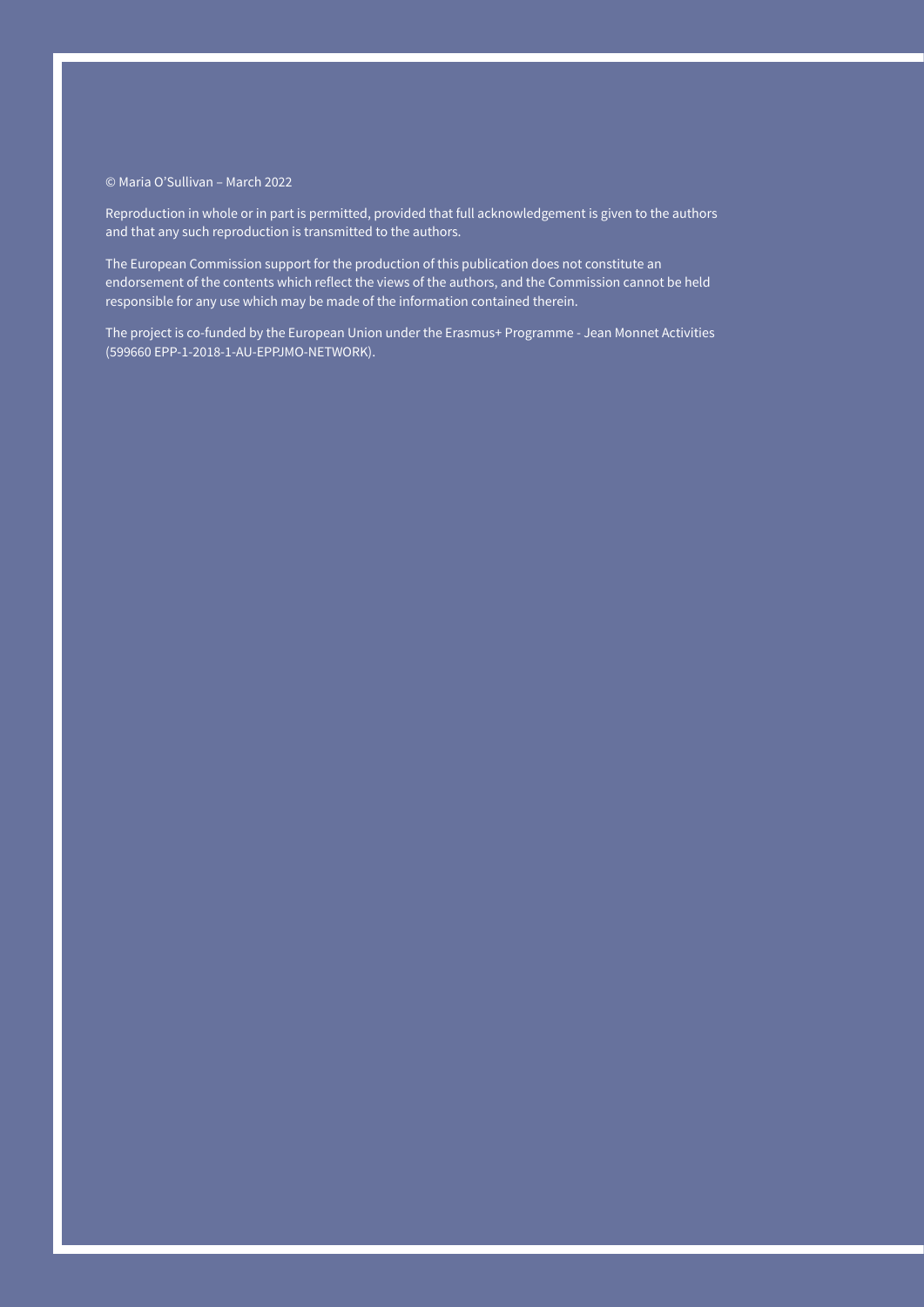# **Contents**

| List of Abbreviations                                                         | 4              |
|-------------------------------------------------------------------------------|----------------|
| 1. About CONREP                                                               | 5              |
| 2. Executive Summary                                                          | 5              |
| 3. Overview and Aims                                                          | 5              |
| 4. Background                                                                 | 6              |
| 4.1 Migration                                                                 | 6              |
| 4.2 Background to the GCM                                                     | 6              |
| 5. The Global Compact for Migration                                           | $\overline{1}$ |
| 6. A Gender-Responsive Approach                                               | 8              |
| 7. The GCM and Climate Change: A Priority for Global Cooperation on Migration | 9              |
| 8. The Effectiveness of the GCM                                               | 10             |
| 8.1 The Approach of the GCM: Constructing an Unhelpful Binary Divide?         | 10             |
| 8.2 The GCM's Ability to Respond to COVID-19                                  | 11             |
| 9. Australia's Response to the GCM                                            | 11             |
| 9.1 Australia's Commitment to Human Rights                                    | 12             |
| 9.2 Australia as a Good Global Citizen                                        | 13             |
| 9.3 Australia as a Leader in Migration                                        | 13             |
| 10. Conclusion                                                                | 14             |
| Bibliography                                                                  | 16             |
| A Articles, Books and Blog Posts                                              | 16             |
| <b>B</b> Reports                                                              | 16             |
| C Treaties, International Agreements, Resolutions and General Comments        | 16             |
| D News reports and media articles                                             | 17             |
| E Other                                                                       | 18             |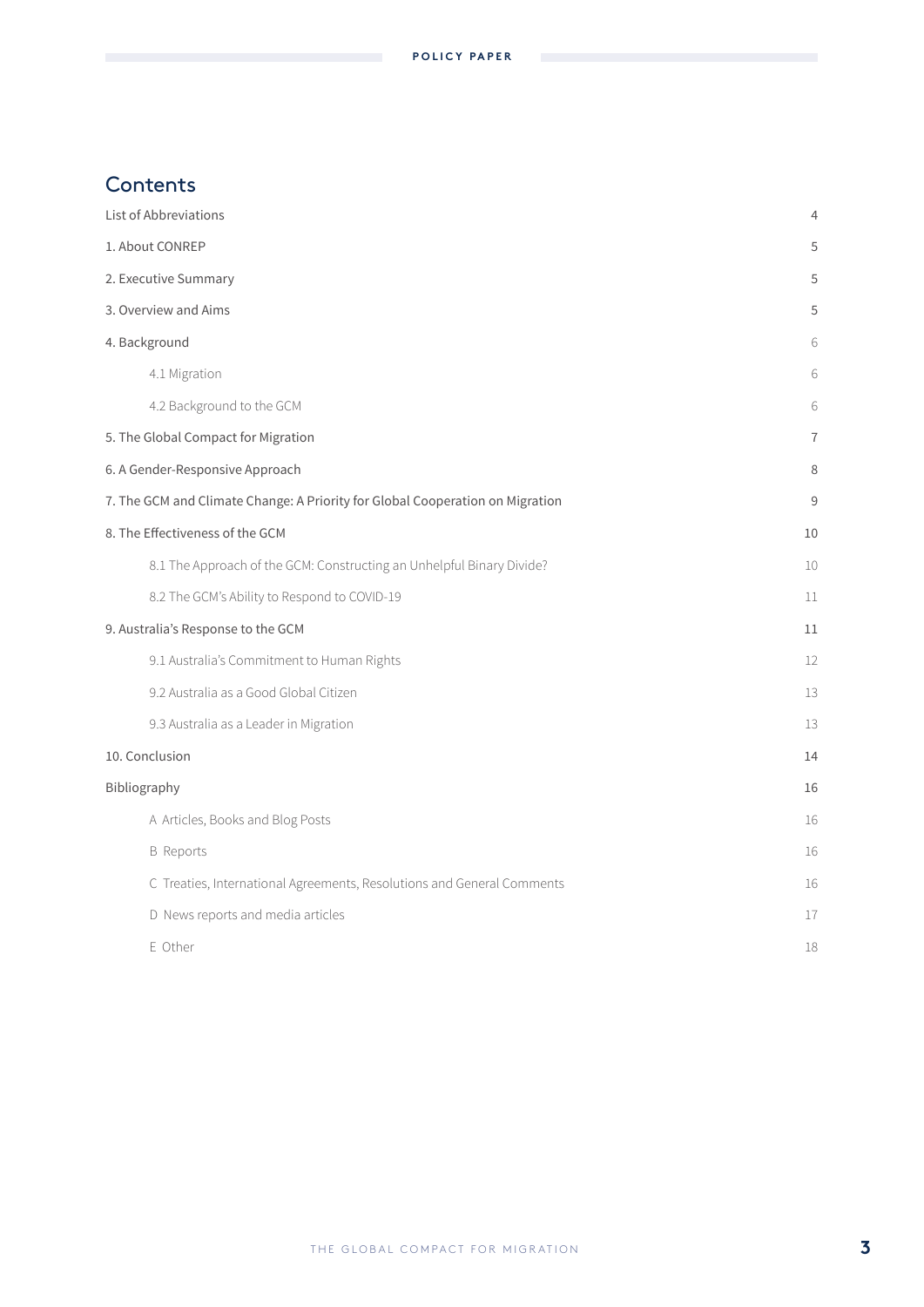# <span id="page-3-0"></span>List of Abbreviations

| <b>CEDAW</b>                | Convention on the Elimination of Discrimination against Women |
|-----------------------------|---------------------------------------------------------------|
| <b>CONREP</b>               | The Comparative Network on Refugee Externalisation Policies   |
| <b>GCM</b>                  | Global Compact for Safe, Orderly and Regular Migration        |
| <b>HLM</b>                  | High-level meeting                                            |
| ILO                         | International Labour Organization                             |
| <b>IOM</b>                  | International Organization for Migration                      |
| <b>New York Declaration</b> | New York Declaration for Refugees and Migrants                |
| <b>UN</b>                   | United Nations                                                |
| <b>UNGA</b>                 | United Nations General Assembly                               |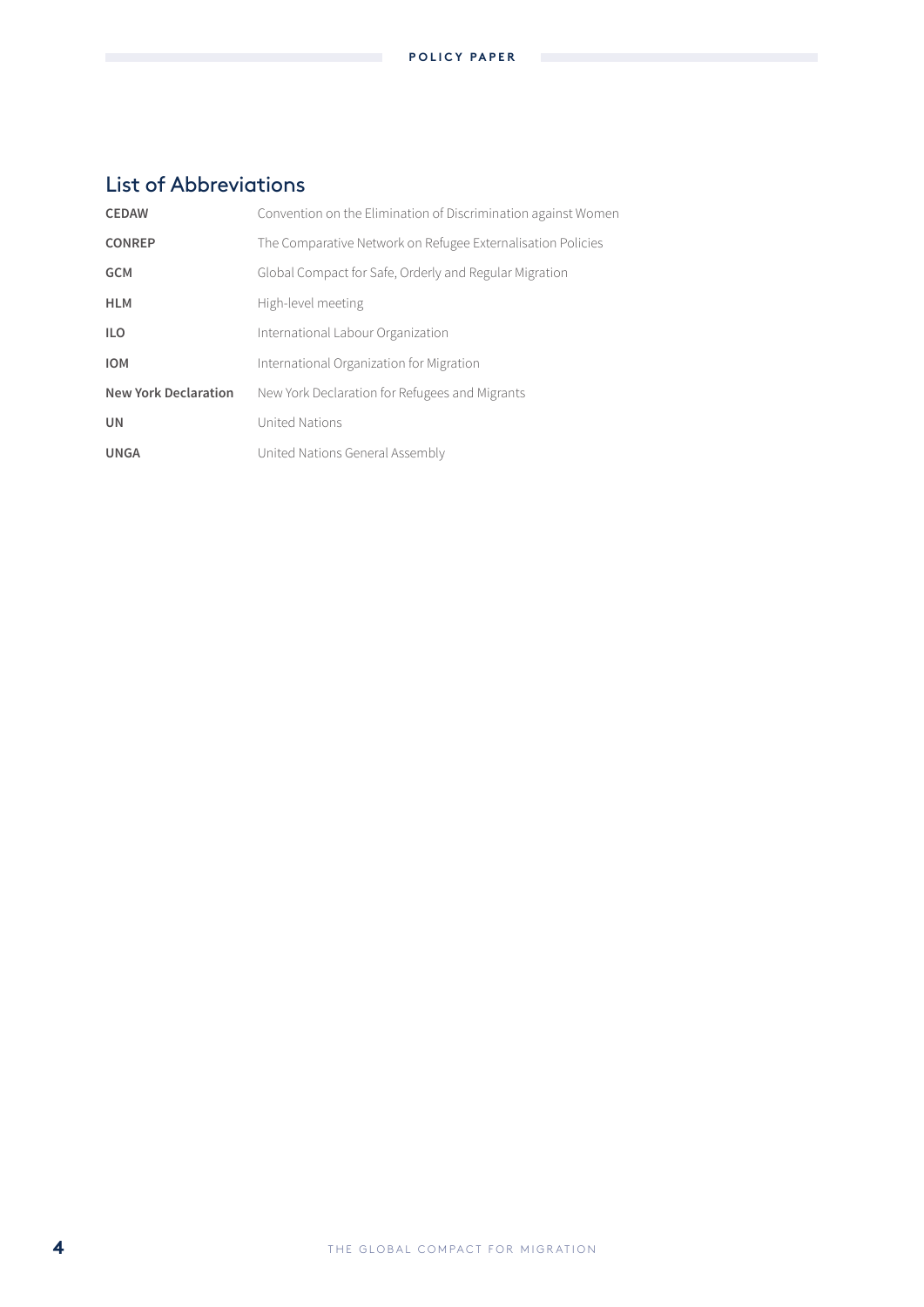#### <span id="page-4-0"></span>1. About CONREP

The Comparative Network on Refugee Externalisation Policies (**CONREP**) researches the impact and effects of the externalisation of refugee policies in two regions: Australia's activities in Southeast Asia and the Pacific; and the European Union and its member states' activities in North Africa. These policies exploit power asymmetries to transfer state and regional obligations and responsibility for asylums seekers and refugees to neighbouring states. At their most destructive, externalisation policies can prevent refugees from reaching safety, and breach their human rights.

Externalisation policies reshape the boundaries of sovereignty and blur the lines of responsibility among states. By avoiding their legal and political responsibility, many states violate their legal obligations. Externalisation deflects responsibility, transforming the governance of refugee protection and border control. Regional cooperation for refugee protection is weakened, and human rights protections are undermined. At a global level, migration pathways are disrupted, and refugees are often trapped in transit, placing them at risk. Nationally, some governments gain electoral advantage by being 'tough' on border protection. The accelerating phenomenon of externalisation characterising these 'tough' border protection policies requires a comprehensive analysis by researchers, civil society actors, refugees, and policy makers.

#### 2. Executive Summary

The Global Compact for Safe, Orderly and Regular Migration (**GCM**) was adopted by 164 countries in Marrakech, Morocco at a special summit on 10 and 11 December 2018, and formally adopted and endorsed by United Nations General Assembly (**UNGA**) on 19 December 2018 by 152 countries. The GCM was developed after a multi-year state-led response to numerous migration crises between 2014 and 2015, putting into practice the 2016 New York Declaration for Refugees and Migrants (**New York Declaration**), which was recognised by 193 United Nations (**UN**) Member States. Today, there are approximately 244 million migrants worldwide, and in order to ensure safe conditions for migrants, promote economic growth globally, and protect nation-state interests, it is vital, more than ever, for the world to unite within the GCM framework. Strength and solidarity in global cooperation is vital to protect the most vulnerable to exploitation and to deal with transnational people-smuggling and other exploitative underground networks.

Australia has the potential to be a leading global citizen in this international migration framework. Although Australia was one of 17 countries to either vote against or abstain from the Compact at the United Nations General Assembly vote on 19 December 2018, Australia is a country that was entirely built by migrants, hosts large numbers of migrants<sup>1</sup> and is a founding member of the UN. There are several convincing reasons for Australia to reverse its stance, and contribute positively within a global migration framework, as provided by the GCM. Three of these will be discussed in this policy paper, which are (1) Australia's role as a guarantor of human rights, (2) Australia's status as an exemplary global citizen, and (3) Australia as a leader in migration policy and implementation.

#### 3. Overview and Aims

This policy paper seeks to go beyond the already significant body of work analysing the GCM and consider Australia's response to the GCM in the context of its positioning as a leading global participant in the global migration framework, and the international community more broadly. In so doing, this policy paper will provide reasons for Australia to adopt an internationally cooperative approach to global migration so that it may contribute to and benefit from the significant opportunities provided by the safe, holistic, secure global migration framework that the GCM represents.

This policy paper aims to:

- outline the background and framework of the GCM;
- detail migration trends and potential opportunities for all States to benefit from migration;
- discuss the components of the GCM;
- consider the approach of the GCM in relation to the rights of migrant women and girls, the GCM's response to climate change-induced migration, and the effectiveness of the GCM particularly in the context of the COVID-19 pandemic;
- understand and investigate Australia's engagement with the GCM and make a comparison with other States; and
- discover the opportunities for Australia to engage positively and collaboratively in the GCM as an exemplary global citizen.

According to the Australian Bureau of Statistics, there were over 7.6 million migrants living in Australia for the year ending 30 June 2020: Australian Bureau of Statistics, Migration<br>Statistics, 23 April 2021 <https://www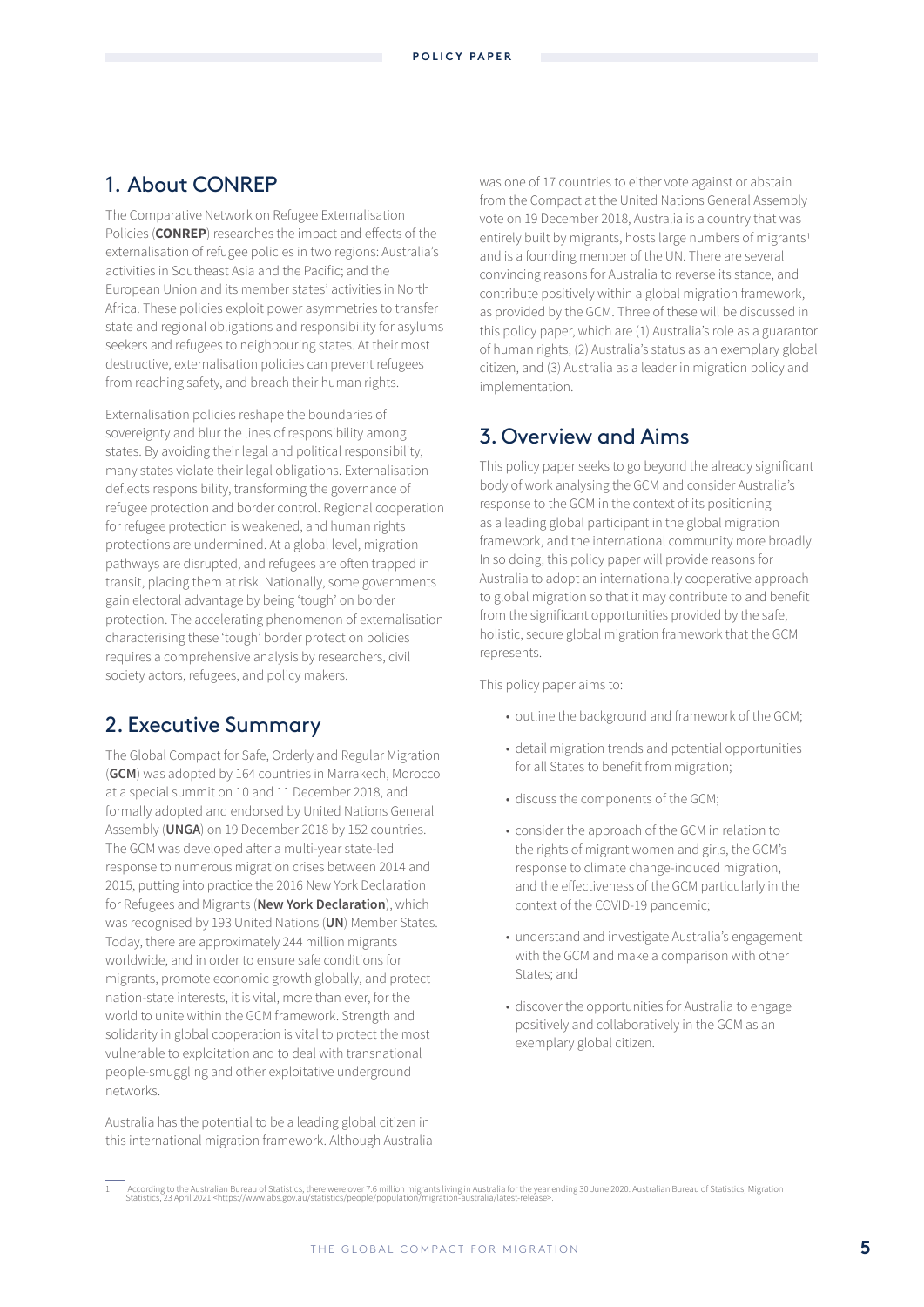#### <span id="page-5-0"></span>4.Background

#### 4.1 Migration

A migrant is generally defined as someone who 'changes [their] country of residence, with a distinction made between short-term or temporary migration and permanent migration'.2 Recently, the tendency for States to erect physical and logistical barriers between push and/or pull factors, without responding to underlying needs, has precipitated migrants' precarity, and created a flourishing underground labour market.3

The International Organization for Migration's (**IOM**) World Migration Report 2022 identifies that there are approximately 281 million migrants worldwide (3.6 per cent of the world's population) as of 2020 (the most recent reporting period), which represents an increase of 3.5 per cent from approximately 272 million in 2019.4 Of this number, there are approximately 135 million female migrants as of 2020, up from approximately 130 million in 2019.5 The majority of migrants are migrant workers: there were approximately 169 million migrant workers globally in 2019 (the most recent reporting period), up from an approximate 164 million migrant workers globally in 2017.6 While global mobility was restricted as a result of the first year of the COVID-19 pandemic during the reporting period, internal displacement events (both from internal disaster displacement events and internal conflict and violence displacement events) increased.7

Between 2000 and 2015, Asia received 1.7 million migrants per year, more than any other geographical region in the world.8 Indeed, most migrants originate from middle-income countries, with 59 per cent settling in developed regions, where they make up some 11 per cent of the population. Despite the apparently high number of migrants today, the actual rate of migration slowed between 2010 and 2015 which led François Crépeau, the former UN Special Rapporteur on the human rights of migrants to argue that it is therefore not appropriate to describe migration as being in 'crisis' today.9

Due to the ageing population and low fertility rates, it is

estimated that by 2030 Europe will have a labour shortage of approximately 8.3 million workers, Australia is also predicted to experience severe shortages,<sup>10</sup> and labour shortages may be faced even earlier in Canada, China, the Republic of Korea and the Russian Federation (by 2020).11 Thus, the demand for migrant workers has increased in developed countries which are explicable in part as a result an ageing population and low fertility rates leading to labour market shortages.

These demographic shifts will require countries to balance their labour supply and demand. To meet employment targets, States could safely and fairly harness the capacity of migrants by employing a globally integrated, complex migration policy mix.12 Through such a policy mix States will be able to fill their labour shortages, generate new employment opportunities, increase tax collection,<sup>13</sup> and stimulate economic growth.14

Global migration represents significant benefits for destination-countries. Indeed, research has demonstrated that the impact of migration is overwhelmingly positive, both for countries of origin and receiving countries,15 and, the UN General Assembly has recognised that human mobility is a key factor for sustainable development.16

#### 4.2 Background to the GCM

Recent regional-level initiatives demonstrate the strong response that States can take to firmly address large movements of people to ensure that migration benefits participating States as well as migrants themselves. For example, from 1989 to 1997 the Comprehensive Plan of Action for Indo-Chinese Refugees brought together countries of origin, first asylum and resettlement, each of which made concrete commitments to find solutions for the millions of refugees fleeing countries in South-East Asia and for the orderly departure of hundreds of thousands of migrants.17 Similarly, the African Union-Horn of Africa Initiative on Human Trafficking and the Smuggling of Migrants (known as the Khartoum process), began in 2014 and has advanced the consideration of joint action on these issues.18 Finally, the Regional Refugee and Resilience Plan in

14 Organization for Economic Cooperation and Development, 'International Migration Outlook 2013' (Report, 2013).<br>15 See United Nations Development Programme, 'Human Development Report 2009: Overcoming Barriers — Human Mo

<sup>2</sup> François Crépeau, Report of the Special Rapporteur on the Human Rights of Migrants, UN Doc A/71/285 (4 Aug 2016) para 12 *('2016 Report')*.

United Nations Secretary-General, In safety and Dignity: Addressing Large Movements of Refugees and Migrants, UN Doc A/70/59 (21 April 2016) para 11 ('In Safety and Dignity Report 2016'). 4 International Organization for Migration, *World Migration Report 2022* (Report, December 2021) 3 ('World Migration Report 2022').

<sup>5</sup> Ibid.

<sup>6</sup> Ibid.

<sup>7</sup> Ibid 4.

<sup>8</sup> United Nations Department of Economic and Social Affairs, 'International Migrant Stock 2015' (Web Page) <[www.un.org/en/development/desa/population/migration/data/estimates2/](http://www.un.org/en/development/desa/population/migration/data/estimates2/estimates15.shtml) [estimates15.shtml](http://www.un.org/en/development/desa/population/migration/data/estimates2/estimates15.shtml)>.

<sup>9</sup> François Crépeau, 2016 Report (n 2) para 17.<br>10 Rainer Strack et al. 'The Global Workforce Cr -Rainer Strack et al, 'The Global Workforce Crisis: \$10 Trillion at Risk' (Blog Post, 2 July 2014) <https://www.bcg.com/publications/2014/people-organization-human-resources-global-[workforce-crisis.aspx#chapter3\\_section3>](https://www.bcg.com/publications/2014/people-organization-human-resources-global-workforce-crisis.aspx#chapter3_section3).

<sup>11</sup> François Crépeau, 2016 Report (n 2) para 9.<br>12 François Crépeau, 2016 Report (n 2) para 1.

<sup>12</sup> François Crépeau, 2016 Report (n 2) para 10.

<sup>13</sup> Office of the United Nations High Commissioner for Human Rights, 'The Economic, Social and Cultural Rights of Migrants in an Irregular Situation' (Report, 2014) 99.

<sup>16</sup> Declaration of the High-level Dialogue on International Migration and Development, GA Res 68/4, UN Doc A/RES/68/4 (21 January 2014, adopted 3 October 2013).<br>17 United Nations Secretary General, In Safety and Dignity R

<sup>18</sup> Ibid paras 43-2.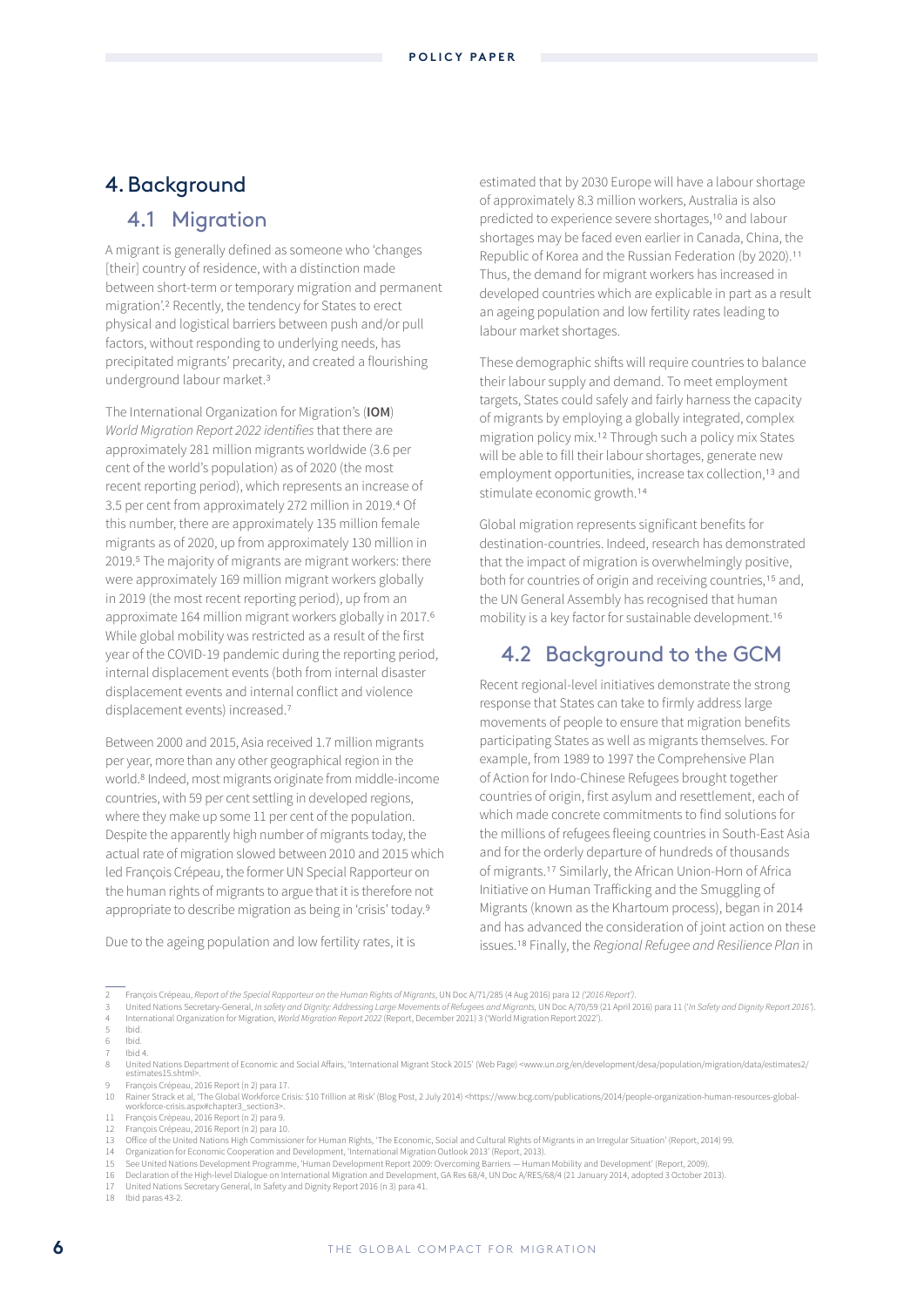<span id="page-6-0"></span>response to the crisis in the Syrian Arab Republic brought together more than 200 partners in a regionally-coordinated response to the refugee crisis.

Strength and solidarity in cooperation has proved time and time again to be more effective than lone-State solutions that weaponize combatting people smuggling, and similar rhetoric to deny and limit migration. Indeed, without other options, migrants may be forced to avail themselves of irregular migration solutions offered by opportunistic smuggling rings. Repressive measures push migrants further underground, into 'the hands of unscrupulous lenders, recruiters, smugglers, employers and landlords'.19 The only way to effectively reduce smuggling and regularise migration is to offer more accessible, safe, cooperative, and affordable solutions, with all the identity and security checks that efficient visa procedures can provide.

The GCM is such a process that can provide the means to articulate regional and global solutions, a means to harness effective, strong, and sustainable migration results in an increasingly complex and fragmented world. The world has collectively demanded better international cooperation in recent years,20 in conjunction with guidance from the International Labour Organization (**ILO**) Fair Migration Agenda21 and Multilateral Framework on Labour Migration,22 and the International Organization of Migration Governance Framework.23 The GCM is consistent with these international demands and the heavily respected guidance of international organisations.

Finally, the GCM is consistent with Goal 10.7 of the 2030 Agenda for Sustainable Development, 24 and demands that all migrants are entitled to the respect, protection and full enjoyment of their human rights under the core international human rights treaties and different branches of international law, including refugee, labour, humanitarian, maritime, transnational criminal, nationality and consular law and the law of the sea.25

#### 5. The Global Compact for Migration

The GCM was adopted by 164 countries in Marrakech, Morocco at a special summit on 10 and 11 December 2018.26 This was followed shortly thereafter with formal adoption and endorsement of the GCM at the UNGA on 19 December 2018 by 152 countries.27 The GCM represents a State-led process to move towards a global framework to address the political, humanitarian, security, and development challenges posed by the large-scale flow of refugees and migrants.

The development of the GMC was State-led with Switzerland and Mexico acting as co-facilitators in the development and negotiation of the Compact.28 Australia was represented by a large delegation during the negotiation process for the GCM and, as an active participant, was able to achieve modifications to the final text of the GCM to reflect Australia's interests.29

The GCM is a voluntary, non-binding document that creates no additional obligations on States, but which is grounded in existing international law and multinational agreements, including the International Bill of Rights, the 2030 Agenda for Sustainable Development, the United Nations Framework Convention on Climate Change, and the Paris Agreement.<sup>30</sup> The GCM is a global agreement which sets out a common framework, shared principles, and fosters dialogue and sharing of best-practice on international migration.31 While the GCM recognises that migration must be addressed in a globally cooperative way, it also 'upholds the sovereignty of States' and the GCM leaves untouched the States' abilities to determine their own national migration policy and govern migration within their jurisdiction in conformity with international law.<sup>32</sup>

The GCM is centred around 10 'cross-cutting and independent guiding principles'.33 These are a focus on a people-centred approach; international cooperation; respect for national sovereignty; respect for the rule of law and due process; a commitment to sustainable development; respect, fulfillment, and protection of human

21 International Labour Organization, *Fair Migration: Setting an ILO Agenda (*2014). Available from [<http://ilo.org/global/topics/labour-migration/fair-migration-agenda/lang--en/index.htm](http://ilo.org/global/topics/labour-migration/fair-migration-agenda/lang--en/index.htm)><br>22 International Labour Organiza

- 23 IOM Migration Governance Framework, IOM Res 106/40, IOM Doc C/106/40 (4 November 2015).<br>24 Transforming our World: The 2030 Agenda for Sustainable Development GA Ber 70/1 UN Doc 1
- 24 Transforming our World: The 2030 Agenda for Sustainable Development, GA Res 70/1, UN Doc A/RES/70/1 (21 October 2015, adopted 25 September 2015) Goal 10.7.

<sup>19</sup> François Crépeau, *2016 Migration Report* (n 2) paras 14-6.

<sup>20</sup> Norwegian Refugee Council, 'What is the Global Compact for Migration?' (Web Page, 10 December 2018) <[https://www.nrc.no/news/2018/what-is-the-global-compact-for-migration/>](https://www.nrc.no/news/2018/what-is-the-global-compact-for-migration/)

<sup>25</sup> United Nations Secretary General, *In Safety and Dignity Report 2016* (n 3) para 88.<br>25 United Nations Secretary General, *In Safety and Dignity Report 2016* (n 3) para 88.<br>26 Henry Sherrell Mustralia and the Global Com \_26 Henry Sherrell, 'Australia and the Global Compact on Migration' (Australian Parliamentary Library, 15 March 2019) [<https://www.aph.gov.au/About\\_Parliament/Parliamentary\\_](https://www.aph.gov.au/About_Parliament/Parliamentary_Departments/Parliamentary_Library/FlagPost/2019/March/Australia_and_the_Global_Compact_on_Migration)<br>Departments/Parliamentary\_Library/FlagPost/2019

Global Compact for Safe, Orderly and Regular Migration, GA Res 73/195, UN Doc A/RES/73/195 (11 January 2019, adopted 19 December 2018) ('GCM'). 152 countries voted for its adoption,<br>12 countries abstained from the vote (Al

<sup>28</sup> United Nations Refugees and Migrants, 'Global Compact for Migration' (Web Page) <[https://refugeesmigrants.un.org/migration-compact>](https://refugeesmigrants.un.org/migration-compact).

<sup>29</sup> Angela Smith, Melissa Phillips and Nichole Georgeou, 'Australia and the Global Compact on Migration: Opportunities for a New Agenda' (Report, 2018) 8.

<sup>30</sup> GCM (n 27) paras 2, 4.

Marcia V. Espinoza et al, 'Global Compact for Migration: What is it and Why Are Countries Opposing It?', *The Conversation* (online, 7 December 2018) <https://theconversation.com/global-<br>compact-for-migration-what-is-it-an 32 GCM (n 27) paras 7, 15(c).

<sup>33</sup> Ibid para 15.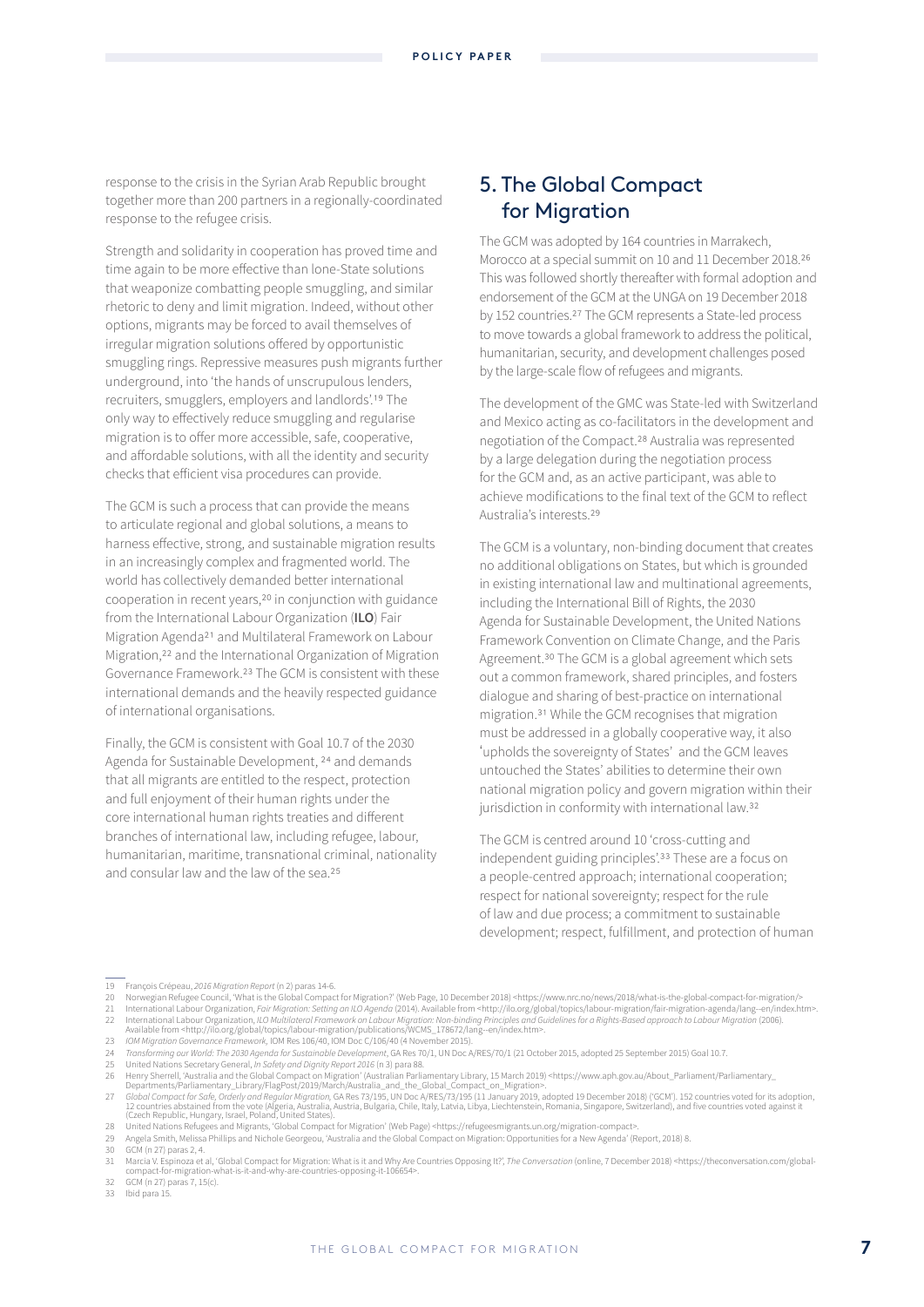<span id="page-7-0"></span>rights; a gender-responsive approach; a child-sensitive approach; a whole-of-government approach; and a wholeof-society approach.34 These principles guide the GCM's work as it seeks to fulfil its 23 objectives to achieve safe, orderly, and regular migration.35

- 1. Collect and utilize accurate and disaggregated data as a basis for evidence-based policies
- 2. Minimize the adverse drivers and structural factors that compel people to leave their country of origin
- 3. Provide accurate and timely information at all stages of migration
- 4. Ensure that all migrants have proof of legal identify and adequate documentation
- 5. Enhance availability and flexibility of pathways for regular migration
- 6. Facilitate fair and ethical recruitment and safeguard conditions that ensure decent work
- 7. Address and reduce vulnerabilities in migration
- 8. Save lives and establish coordinated international efforts on missing migrants
- 9. Strengthen the transnational response to smuggling of migrants
- 10. Prevent, combat and eradicate trafficking in persons in the context of international migration
- 11. Manage borders in an integrated, secure and coordinated manner
- 12. Strengthen certainty and predictability in migration procedures for appropriate screening, assessment and referral
- 13. Use migration detention only as a measure of last resort and work towards alternatives
- 14. Enhance consular protection, assistance and cooperation throughout the migration cycle
- 15. Provide access to basic services for migrants
- 16. Empower migrants and societies to realize full inclusion and social cohesion
- 17. Eliminate all forms of discrimination and promote evidence-based public discourse to sharpen perceptions of migration
- 18. Invest in skills development and facilitate mutual recognition of skills, qualification and competences
- 19. Create conditions for migrants and diasporas to fully contribute to sustainable development in all countries
- 20. Promote faster, safer and dignified return and readmission, as well as sustainable reintegration
- 21. Cooperate in facilitating safe and dignified return and readmission, as well as sustainable reintegration
- 22. Establish mechanisms for the portability of social security entitlements and earned benefits
- 23. Strengthen international cooperation and global partnerships for safe, orderly and regular migration

In this policy brief, we seek to highlight the objectives of the GCM in so far as the Compact aims to respond to the particular human rights situation facing migrant women and girls and the already seen and worsening impacts of climate change. These themes are discussed further below.

#### 6.A Gender-Responsive Approach

Gender responsiveness is one of the principles of the GCM and seeks to 'ensure that the human rights of women, men, girls and boys are respected at all stages of migration' by 'mainstream[ing] a gender perspective and promot[ing] gender equality and the empowerment of women and girls, recognizing their independence, agency and leadership in order to move away from addressing migrant women primarily through a lens of victimhood'.36 A genderedresponsive approach to migration is also integrated into several of the GCM's objectives, including the minimisation of adverse drivers and structural factors that compel migration (Objective 2),37 the enhancement of available and flexibility in pathways for regular migration (Objective 5),<sup>38</sup> and addressing and reducing vulnerabilities in migration which encourages the development of 'gender-responsive migration policies to address the [particu.ar](http://particu.ar) needs and vulnerabilities' of migrant women and girls (Objective 7).39 In this way, the 'GCM represents an opportunity to ensure that women in migration are at the centre of development policies and practices as agents of change and leaders in their own communities and beyond'.40

In addition to the GCM's 'soft law' approach of genderresponsiveness, international human rights law also

- 38 Ibid para 21.
- 39 Ibid para 23, especially para 23(c).

 $\overline{34}$  Ibid para 15(a)-(j).

<sup>35</sup> Ibid paras 16-39.

<sup>36</sup> GCM (n 27) para 15(g). Ibid para 18.

<sup>40</sup> Carolina Gottardo and Paola Cyment, 'The Global Compact for Migration: What Could it Mean for Women and Gender Relations?' (2019) 27(1) Gender and Development 67, 79.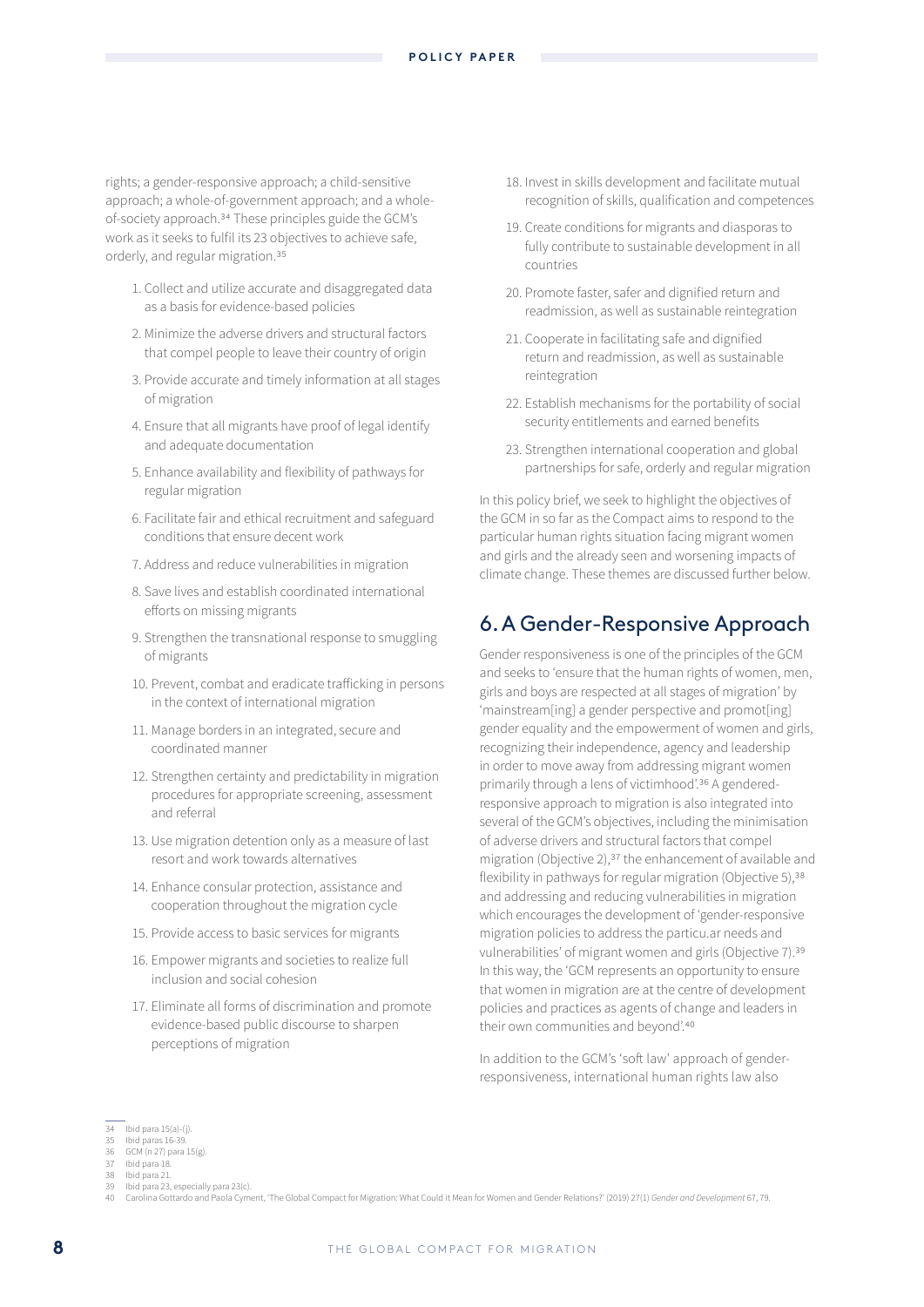<span id="page-8-0"></span>requires that a gender perspective be adopted in the development and implementation of migration policies. The Convention on the Elimination of All Forms of Discrimination against Women (**CEDAW**) prohibits discrimination and obliges States parties (including Australia) to eliminate discrimination against women.41 In particular, the CEDAW requires States to suppress trafficking in women,<sup>42</sup> grant women equal rights with men to acquire, change, or retain nationality,<sup>43</sup> eliminate discrimination in employment,44 eliminate discrimination against women in health care and ensure equal access to health care services,<sup>45</sup> and accord women the same rights as men in respect of the movement of persons and the freedom of persons to choose their residence and domicile.46 The Committee on the Elimination of Discrimination against Women has addressed the issues of women migrant workers and in doing so recommended that States adopt 'a comprehensive gender-sensitive and rights-based policy' across all stages and all aspects of migration 'to facilitate access of women migrant workers to work opportunities abroad, promoting safe migration and ensuring the protection of the rights of women migrant workers'.47

The current UN Special Rapporteur on the human rights of migrants, Felipe González Morales, has acknowledged that migration is increasingly 'a gendered phenomenon' and that

Gender-specific norms governing society are decisive factors, as are gendered expectations and differentiated power relations. The differentiated impact of economic inequality shapes the reasons for which women and girls migrate. Those reasons vary considerably compared to the reasons for which men and boys choose to migrate. It is also equally important to note that migrant women and girls are a highly heterogenous group, with different profiles and socioeconomic characteristics.48

In particular, the Special Rapporteur has identified specific challenges faced by women migrants who belong to the LGBTQI+ community who 'often experience discrimination and stigmatization from both their own communities and from mainstream culture, in both their countries of origin

and destination and along the migratory route', which is particularly acute for transgender women.49

To achieve a truly gender-responsive approach to migration, 'it is critical that policies and programmes implemented on the ground are rights based … in order to put people who are on the move, and particularly women and girls, at their centre, and ensure that the human rights of migrants prevail over the management of borders, national security, and national sovereignty'.50

# 7. The GCM and Climate Change: A Priority for Global Cooperation on Migration

Climate change has been recognised as 'an increasingly important driver of human mobility'.51 The New York Declaration recognised that persons move for a variety of reasons, including 'in response to the adverse effects of climate change'.<sup>52</sup> However, the Office of the UN High Commissioner for Human Rights has stated that while 'it is clear that climate change substantially contributes to human rights harms and related human movement'<sup>53</sup>

establishing clear causality between the adverse effects of climate change and human movement can be difficult. Decisions to move, even when the adverse effects of climate change are the predominant driver, can be compounded by violations of economic, social, cultural, civil and political rights, some of which may themselves be caused or exacerbated by climate change. … [These] complexities pose substantial challenges for quantitative research and can inhibit understanding of the climate change/human mobility nexus, as well as the potential effects of climate change mitigation and adaption of human mobility. 54

As we have seen above, the GCM rests on the foundations of existing international law, including the United Nations Framework Convention on Climate Change and the Paris Agreement.55 Three of the objectives of the GCM also seek to integrate addressing climate change as part of global cooperation on migration. Objective 2 seeks to minimise the

50 Gottardo and Cyment (n 40) 80.

53 United Nations High Commissioner for Human Rights, Climate Change and Migration Report 2018 (n 51) para 10.

55 GCM (n 27) para 2.

<sup>41</sup> Convention on the Elimination of All Forms of Discrimination against Women, opened for signature 19 December 1979, 1249 UNTS 13 (entered into force 3 September 1981).

<sup>42</sup> Ibid art 6.

<sup>43</sup> Ibid art 9.<br>44 Ibid art 1

<sup>44</sup> Ibid art 11.

<sup>45</sup> Ibid art 12.

<sup>46</sup> Ibid art 14 (4)<br>47 Committee o

Committee on the Elimination of Discrimination against Women, General Recommendation No 26: Women Migrant Workers, 42nd sess, UN Doc CEDAW/C/2009/WP.1/R (5 December 2009) para 23. Felipe González Morales, *Report of the Special Rapporteur on the Human Rights of Migrants*, UN Doc A/HRC/41/38 (15 April 2019) para 31.<br>49 Ibid paras 69-71

Ibid paras 69-71.

<sup>51</sup> United Nations High Commissioner for Human Rights, Addressing Huan Rights Protection Gaps in the Context of Migration and Displacement Across International Borders Resulting from the<br>Adverse Effects of Climate Change an 52 New York Declaration for Refugees and Migrants, GA Res 71/1, UN Doc A/RES/71/1 (3 October 2016, adopted 19 September 2016), para 1.

<sup>54</sup> Ibid paras 9-10.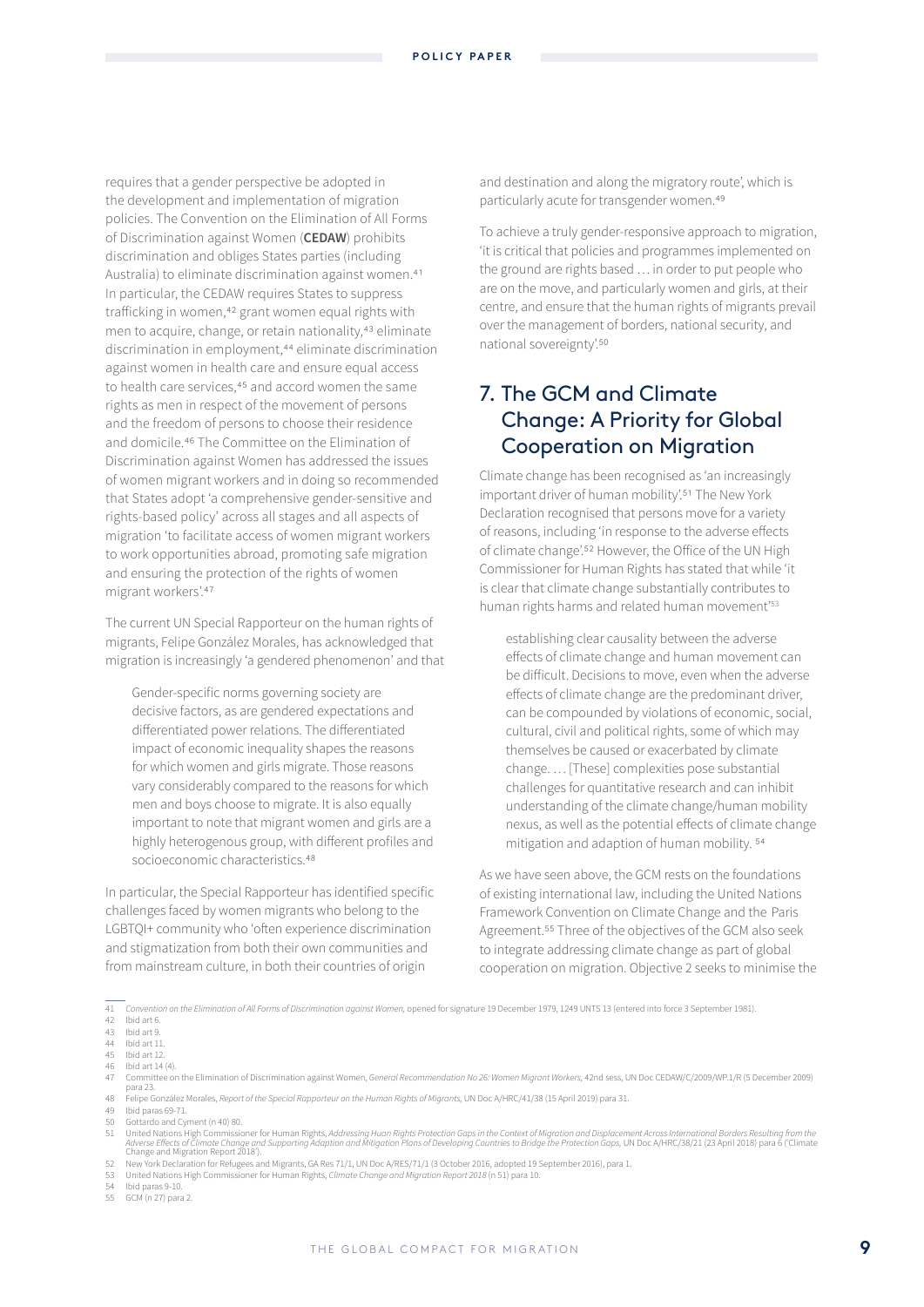<span id="page-9-0"></span>adverse drivers and structural factors that compel people to leave their country of origin.56 To realise this objective, the GCM seeks to, inter alia, strengthen cooperation on addressing and mitigating climate change and develop 'adaption and resilience strategies to sudden-onset and slow-onset natural disasters, the adverse effects of climate change, and environmental degradation'.57 To enhance the availability and flexibility of pathways for regular migration (Objective 5), the GCM seeks to foster cooperation 'to identify, develop and strengthen solutions for migrants compelled to leave their countries of origin owing to slow-onset natural disasters, the adverse effects of climate change, and environmental degradation'.58 The GCM also seeks to address climate change through its objective to strengthen international cooperation and global partnerships for safe, orderly, and regular migration (Objective 23).59

In addition to being a cause of global human mobility, '[c]limate change-related migration can also exacerbate pre-existing inequalities and intensify gender-specific dimensions of discrimination and poverty'.60 In this way, the climate change-related imperative to adopt a global response to migration is cross-cutting with the need to adopt gender-responsive migration policies. The Committee for the Elimination of Discrimination against Women has noted the gendered nature of climate change-induced or exacerbated migration and has renewed its calls to adopt gender-responsive migration and development policies to adequately deal with this phenomenon and ensure that the rights of women and girls are respected, protected, and fulfilled.61

Walter Kälin has argued that 'the comprehensive inclusion of disaster-and climate change-related migration in the [GCM] is a breakthrough', reflecting 'a sophisticated understanding of the disaster-migration nexus' and an '[a]cknowledgement of the fact that people may be forced to move when they are exposed (or expect to be exposed) to a sudden-onset natural hazard or slow-onset process of environmental change, and a lack of resilience to withstand its impacts'.<sup>62</sup> Despite this, Kälin acknowledges that the GCM addresses the complex disaster-migration nexus 'not very systematically', and cautions that the effectiveness of the

GCM—'as a legally non-binding instrument'—in responding to climate-induced migration 'will very much depend on the quality of the follow-up'.<sup>63</sup> In particular, Kälin warns that:

Building an effective protection regime at all levels for such people requires long-term efforts, which will be greatly facilitated by the language contained in the [GCM]. However, the disaster-migration nexus is a topic that competes with a very large number of other important issues addressed by the [GCM]. Without systematic efforts by States and other relevant stakeholders to keep it high up on the international agenda, disaster- and climate change-related human mobility will not get the attention it needs.64

#### 8.The Effectiveness of the GCM

# 8.1 The Approach of the GCM: Constructing an Unhelpful Binary Divide?

As Jane McAdam and Tamara Wood point out, the GCM and its counterpart the GCR 'have been criticized for reinforcing "unhelpful binary thinking between voluntary and forced migration" and for "assuming certain categorical distinctions between refugees and migrants, which are more fluid than they imagine'.<sup>65</sup> These arguments are valid, according to McAdam and Wood, 'not least because there are two compacts purporting to deal distinctly with each group', although such distinctions reflect the reality under international law that there is a distinction between refugees and migrants.66 However, Penelope Matthew has concluded that it is ultimately 'premature to offer conclusions as to success or failure of … the Global Compacts' although 'there are many intriguing questions about the potential to the overarching narrative and political/soft law framework to secure buy-in from stakeholders and promote change'.<sup>67</sup> Further, while the GCM marks a distinct and positive shift away from 'the populist and xenophobic posturing which sees borders as protection for citizens and seeks to externalize those borders', it remains 'an ongoing struggle' between these ideas and the goals espoused by the GCM.68

<sup>56</sup> Ibid para 18. 57 Ibid para 18(h)-(i).

<sup>58</sup> Ibid para 21(h).<br>59 GCM (n 27) para

<sup>59</sup> GCM (n 27) para 39.<br>60 United Nations High 60 United Nations High Commissioner for Human Rights, Climate Change and Migration Report 2018 (n 51) para 21.

<sup>61</sup> Committee on the Elimination of Discrimination against Women, General Recommendation No 37: Gender-Related Dimensions of Disaster Risk Reduction in the Context of Climate Change,<br>69th sess, UN Doc CEDAW/C/GC/37 (7 Febru

<sup>62</sup> Walter Kälin, 'The Global Compact on Migration: A Ray of Hope for Disaster-Displaced Persons' (2018) 30(4) International Journal of Refugee Law 664, 665. 63 Ibid 665, 667.

<sup>64</sup> Ibid 667. 65 Jane McAdam and Tamara Wood, 'The Concept of "International Protection" in the Global Compacts on Refugees and Migration' (2021) 23(2) International Journal of Postcolonial Studies<br>191, 192.

<sup>66</sup> Ibid.<br>67 Matt

<sup>67</sup> Matthew, Penelope, 'Killing Asylum Softly or leaving No One Behind? The New York Declaration and Global Compacts in a Divided World' (2021) Globalisations, DOI: 10.1080/14747731.2021.1974207, 10.

<sup>68</sup> Ibid.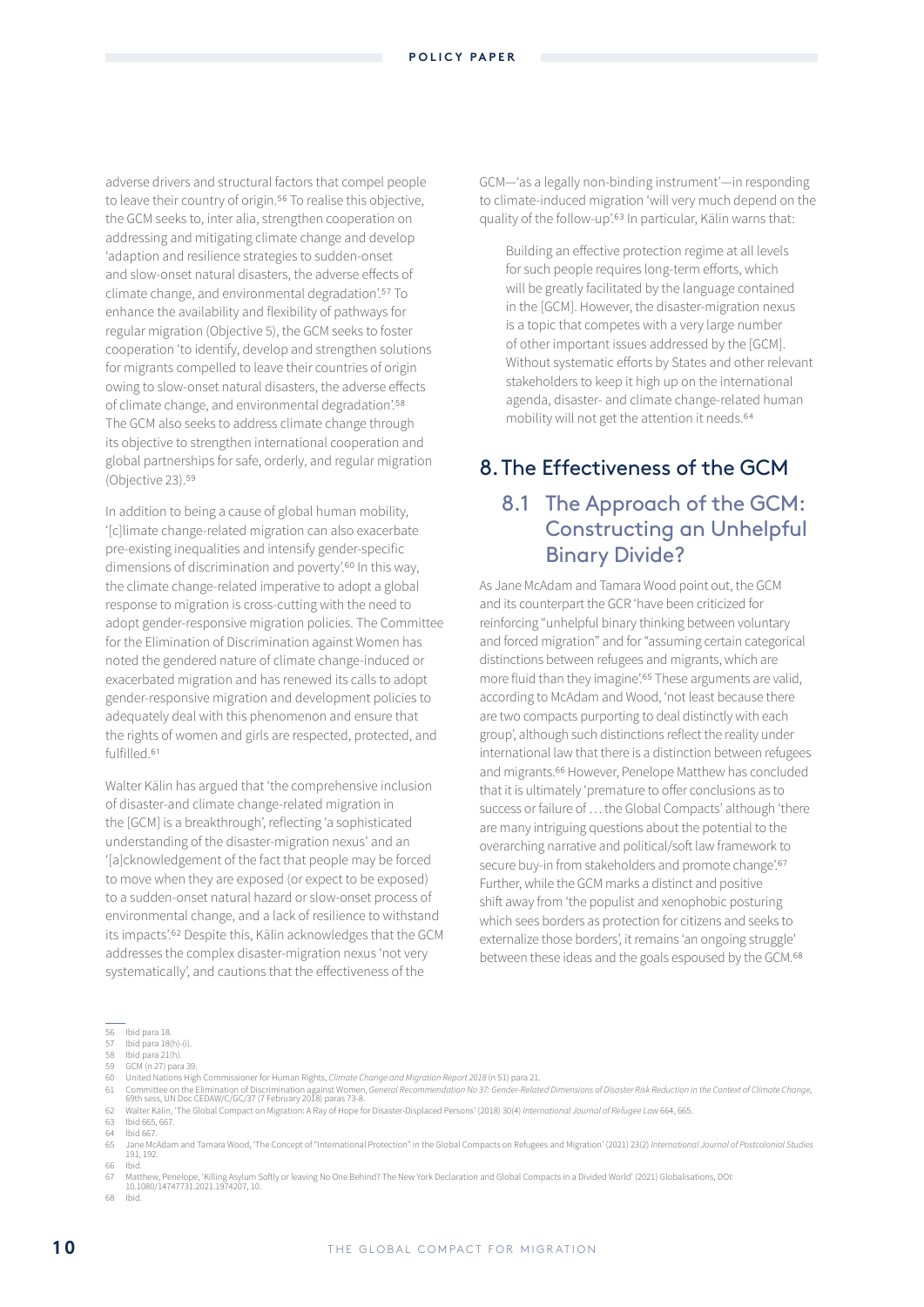#### <span id="page-10-0"></span>8.2 The GCM's Ability to Respond to COVID-19

The COVID-19 pandemic has provided both opportunities and challenges for the GCM. As discussed in Section 5.1 above, at least the first year of the COVID-19 pandemic saw a decrease in global migration largely as a result of measures taken by States to restrict the flow of people in an effort to halt or delay transmission of the virus across the globe. Research conducted by the Danish Refugee Council's Mixed Migration Centre found that during the first year of the COVID-19 pandemic, '[t]he energy around the Compact for Migration continue[d] to be positive, but scattered in the whirlwinds of "COVID-time"'.69 Concerns were also raised about 'the mix of hesitation and distraction that is impeding States and other actors from expressly referencing the Compact as they act in ways that clearly correspond to it', especially in the context of the COVID-19 induced urgency for global action on migration.70

At the one and a half year mark of the pandemic, the UN Special Rapporteur on the human rights of migrants noted that the COVID-19 pandemic has 'unveiled systemic inequalities, including those affecting mostly migrants' and that '[s]ome measures adopted by Governments [sic] to contain the pandemic further exposed existing human rights and governance deficits and exacerbated the vulnerabilities of those in low socioeconomic status, including migrants'.71 In particular, the Special Rapporteur identifies 'three interrelating factors' that render migrants and their families particularly vulnerable as a result of the COVID-19 pandemic.72 These are: the high potential of migrants to face low socioeconomic status and precarious living conditions which affects their ability to access healthcare; the high potential of migrants to be working in the informal economic 'with unfavourable conditions of work and limited access to social protection systems' which leads them exposed to exploitation; and the potential for forceable return to their country of origin where they may not enjoy adequate access to health care.73

The COVID-19 pandemic's effect on migration shows that there is still a way to go for the international community to realise the objectives of the GCM.

### 9. Australia's Response to the GCM

Australia participated in the negotiations of the GCM in a cautiously positive way: Australia's then Permanent Representative to the United Nations, Gillian Bird, noted Australia had 'engaged in good spirit during these negotiations because we recognise – and have been wellserved by – the significant social and economic benefits of migration'.74 Despite this profession of good faith engagement, media reporting revealed that the Australian delegation to the GCM negotiations had stated in the course of negotiations that the compact had 'failed to make clear distinctions between regular and irregular migrants and between refugees and migrants'.75

Following the release of the agreed final draft GCM in early August 2018, then Minister for Home Affairs Peter Dutton said Australia would not sign the GCM 'in its current form'. Minister Dutton said that 'we're not going to sign a deal that sacrifices anything in terms of our border protection policies … We're not going to surrender our sovereignty'.76 On 21 November 2018, Prime Minister Scott Morrison, together with Home Affairs Minister Dutton and Foreign Affairs Minister Marise Payne formally announced Australia would not sign the Compact, arguing it would 'compromise our successful way of doing things', and that the Compact would 'risk encouraging illegal entry'.77

While the global reaction to the GCM was largely positive, as evidenced by the large support it received at the UNGA, some key States have abstained or withdrawn from making commitments to the GCM. The United States of America, under the Trump Administration, withdrew from the GCM at the end of 2017 on the basis that the GCM would 'undermine the sovereign right of the United States to enforce [its] immigration laws and secure [its] borders'.<sup>78</sup> During negotiations in July 2019, Hungary also stated that it would withdraw from the GCM arguing that it was 'totally at odds with the country's security interests' and 'in conflict with common sense and also with the intent to restore European security'.<sup>79</sup> Just prior to the GCM intergovernmental conference in Marrakech, Austria also announced it would

<sup>69</sup> Mixed Migration Centre and Danish Refugee Council, 'COVID-19 and the Global Compact for Migration' (Discussion Paper, September 2020) 8.

<sup>70</sup> Ibid.<br>71 Felip 71 Felipe González Morales, Report of the Special Rapporteur on the Human Rights of Migrants, UN Doc A/76/247 (30 July 2021) para 20.<br>72 Ibid para 21

Ibid para 21.

<sup>73</sup> Ibid.

Australian Mission to the United Nations, 'Australian statement on the final draft of the Global Compact for Migration' (13 July 2018) <https://unny.mission.gov.au/files/unny/180713%2C<br>National%20Statement%20at%20closing%2

<sup>-75</sup> Chris Merritt, 'UN migration pact "a threat to sovereignty", The Australian, (online, 3 August 2018) <https://www.theaustralian.com.au/nation/immigration/un-migration-pact-a-threat-to-<br>sovereignty/news-story/f9c795ec81

<sup>76</sup> Amy Remeikis and Ben Doherty, 'Dutton says Australia Won't "Surrender our Sovereignty" by Signing UN Migration Deal', The Guardian Australia (online, 25 July 2018) < [https://www.](https://www.theguardian.com/australia-news/2018/jul/25/dutton-says-australia-wont-surrender-our-sovereignty-by-signing-un-migration-deal)<br>theguardian.com/australia-news/2018/jul/

<sup>78</sup> Lex Rieffel, 'The Global Compact on Migration: Dead on Arrival?', Brookings (online, 12 December 2018) <[https://www.brookings.edu/blog/up-front/2018/12/12/the-global-compact-on](https://www.brookings.edu/blog/up-front/2018/12/12/the-global-compact-on-migration-dead-on-arrival/)[migration-dead-on-arrival/>](https://www.brookings.edu/blog/up-front/2018/12/12/the-global-compact-on-migration-dead-on-arrival/).

<sup>-</sup>Ministry of Foreign Affairs and Trade, 'Hungary is Exiting the Adoption Process of the Global Compact for Migration' (Media Release, 18 July 2018) <https://www.kormany.hu/en/ministry<br>- of-foreign-affairs-and-trade/news/hu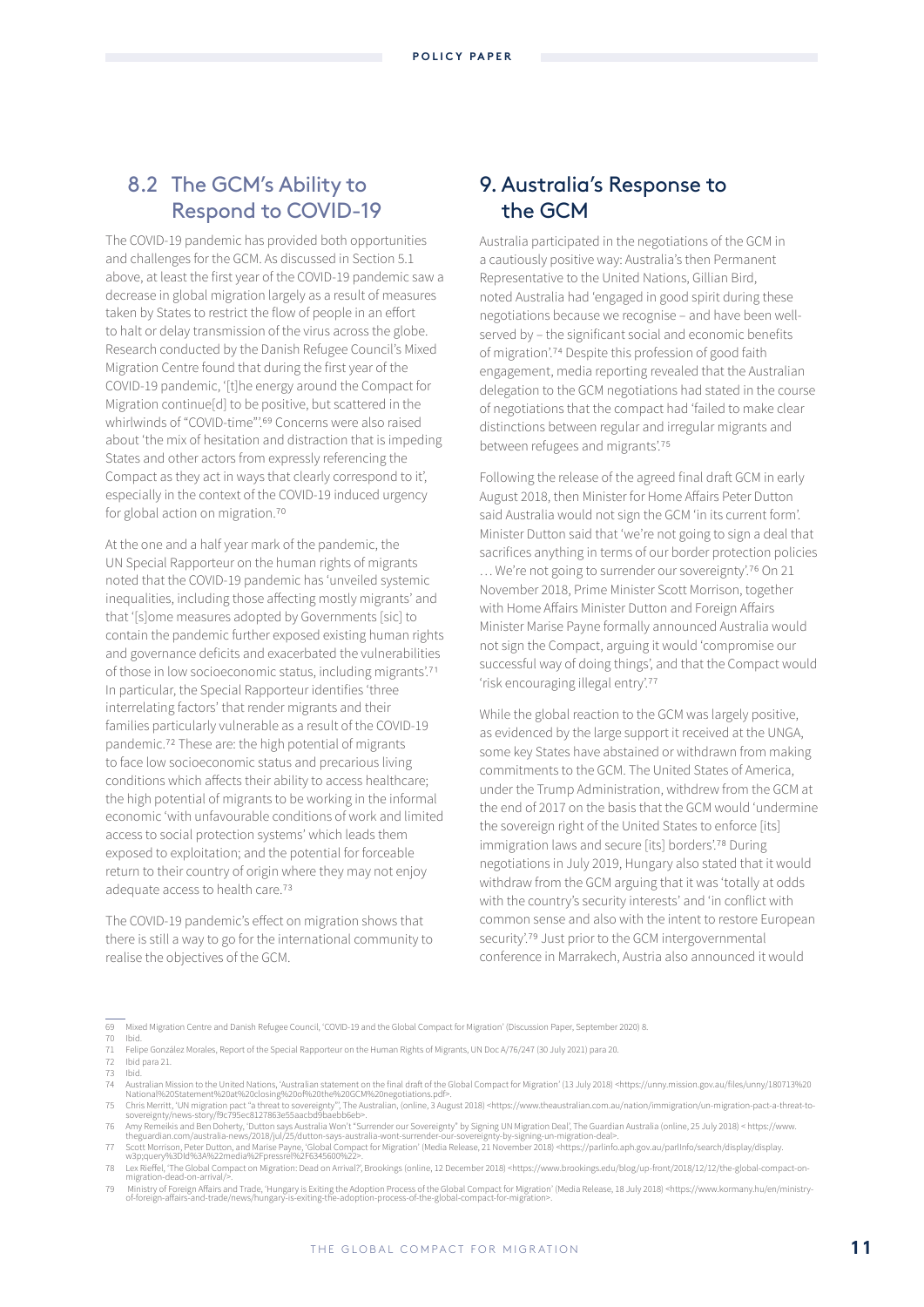<span id="page-11-0"></span>not be adopting the document,<sup>80</sup> with other European countries of Bulgaria, the Czech Republic, Latvia, Italy,81 Slovakia,82 and Poland, similarly not participating in the GCM, and Chile, the Dominican Republic,83 and Israel also withdrawing. In 2021, the Biden Administration reversed the former Administration's position on the GCM and endorsed 'the vision contained in the [GCM]' in conjunction with celebrations for that year's International Migrants Day.84

### 9.1 Australia's Commitment to Human Rights

Australia was one of 17 countries to either vote against, or abstain from voting for, the Compact at the United Nations General Assembly on 19 December 2018.85 This is a surprising stance based on the Australian Government's recognition that Australia was entirely build by migrants, that Australia hosts over 7 million migrants<sup>86</sup> and in recognition of Australia enduring commitment to global human rights ever since its role as a founding member of the UN.87

The GCM is based on existing international human rights law and framework—which Australia is committed to as a State party to each of the core international human rights treaties— and upholds the principles of non-regression and non-discrimination.<sup>88</sup> These are core values which underlie Australia's positioning of itself within the global community.89 Indeed, Australia was a member of the UN Human Rights Council between 2018 and 2020, where its participation was based on key priorities of gender equality, good governance, freedom of expression, the rights of indigenous peoples, and strong national human rights institutions and capacity building.90 Australia's commitment to human rights and contribution as a key member of the UN Human Rights Council would be confluent with a resolve to positively and actively engage in the GCM.

Australia has described itself as 'a pioneer of women's rights', and has pledged to 'work collaboratively across all regions and forums to eliminate violence against women,

support women's voices and agency, and increase and enhance economic opportunities for women'.<sup>91</sup> Australia's self-described feminist perspective to its international engagement is crucial in the global migration space, as women make up 48 per cent of all international migrants, with most migrants in Europe and North America being female.92 As many migrant women are exploited and forced into prostitution, sex-trafficking and forced labour, the GCM outlines the need to apply a gender-responsive approach in addressing vulnerabilities and develop genderresponsive migration policies that address the particular needs of migrant women, including references to providing health care and access to justice and effective remedies.<sup>93</sup> Australia's strong and consistent engagement in pioneering women's rights globally, especially in the context of Australia's membership of the UN Human Rights Council, presents Australia with a historic opportunity to engage with the GCM and be a leader in developing a feminist-sensitive global migratory framework.

Further, Australia has a strong commitment to combatting people smuggling and illegal migration; both of which are pathways through which migrant women are often exploited. The GCM includes a commitment to identify smuggled migrants and to protect their human rights, taking into particular consideration the special needs of women and children, and develop gender-sensitive co-operation protocols to identify and assist smuggled migrants.94

Australia's global recognition and expertise in women's rights and migration would be invaluable in assisting the Compact States to uphold women's political and economic participation globally and prevent women's exploitation at the hands of people smugglers and predatory networks. Indeed, Australia has repeatedly pledged to work with other States to support their implementation of international human rights obligations and address human rights violations through regional network and the UN.95 The GCM, as an extensively signed international pledge, represents the best forum for Australia to lead advocacy efforts as

85 Sherrell (n 26).

Note Verbale 14 July 2017 (n 86) para 2

<sup>80</sup> Shehab Khan, 'Austria to Follow US and Hungary by Withdrawing From UN Migration Pact', *The Independent* (online, 31 October 2018) [<https://www.independent.co.uk/news/world/](https://www.independent.co.uk/news/world/europe/austria-un-migration-global-pact-agreement-us-hungary-sebastian-kurz-freedom-party-a8610161.html)<br>europe/austria-un-migration-global-pact-agree

<sup>-</sup>Robert Muller, 'Slovakia Will Not Support UN Migration Pact: Prime Minister', *Reuters (*online, 25 November 2018) <https://www.reuters.com/article/us-un-migrants-slovakia/slovakia-will not-support-un-migration-pact-prime

<sup>-83</sup> Haiti Libre, 'The Dominican Republic Refuses to Sign the Global Compact for Migration', *Haiti Libre (*online, 5 December 2018) <https://www.haitilibre.com/en/news-26316-haiti-flash-the<br>dominican-republic-refuses-to-si 84 United States Department of State Bureau of Population, Refugees, and Migration, 'Global Compact for Safe, Orderly and Regular Migration (GCM)' (Web Page, 17 December 2021)<br>https://www.state.gov/global-compact-for-safe

<sup>86</sup> See (n 1) above 87 Note Verbale Dated 14 July 2017 from the Permanent Mission of Australia to the United Nations Addressed to the President of the General Assembly, UN Doc A/72/212 (24 July 2017) para 1<br>('Note Verbale 14 July 2017').

<sup>88</sup> GCM (n 27) para 15(f).

of Australian Government Department of Foreign Affairs and Trade, 'Pillars and Priorities', United Nations (2018) <[https://dfat.gov.au/international-relations/international-organisations/un/](https://dfat.gov.au/international-relations/international-organisations/un/unhrc-2018-2020/pillars-and-priorities/Pages/pillars-and-priorities.aspx) unhrc-2018-2020/pillars-and-pr 91 Note Verbale (n 86) para 10.

<sup>92</sup> François Crépeau, *2016 Migration Report* (n 2) para 8. See Gottardo and Cyment (n 40)

<sup>94</sup> Ibid.<br>95 Note 95 Note Verbale (n 86) para 19.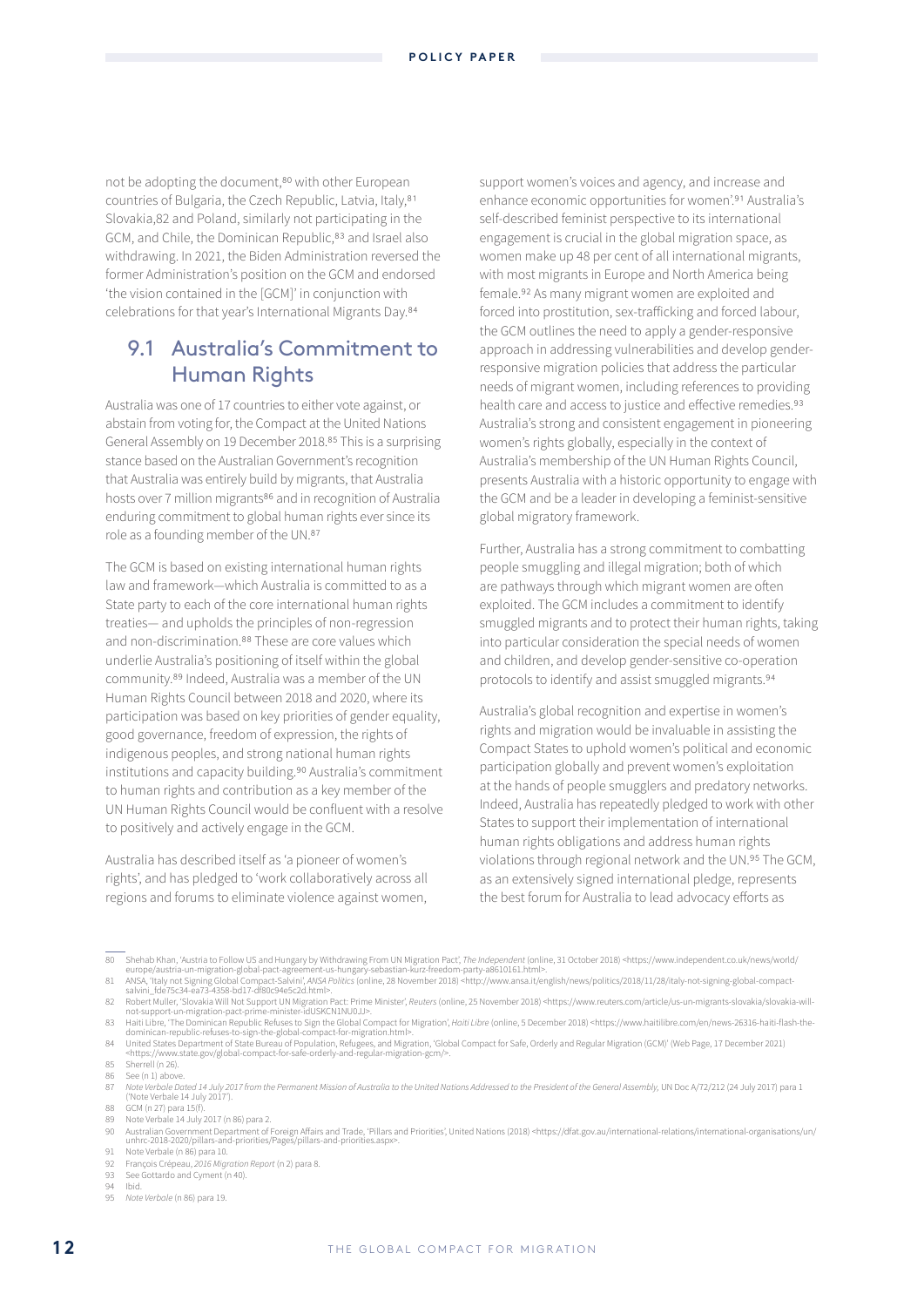<span id="page-12-0"></span>a human rights pioneer. As recognised by Australia in its commitments to the UN General Assembly,96 fighting women's oppression and exploitation is a global concern, and Australia must engage with the GCM to lead this fight and create safe, sustainable, and strong migration networks for the fair and regulated movement of women and other individuals labelled as vulnerable globally.

#### 9.2 Australia as a Good Global Citizen

Australia has a proud tradition of positive engagement with international human rights mechanisms and global governance frameworks. As pledged to the UN General Assembly, Australia is deeply interested in promoting and enhancing regional cooperation to combat trafficking in persons and slavery; actively supporting efforts to improve international cooperation on migration and trafficking in persons. Australia has historically been a responsive, global citizen in this area, taking part in the high-level review of the United Nations Global Plan of Action to Combat Trafficking in Persons; participating in the Global Alliance to Eradicate Forced Labour, Modern Slavery and Human Trafficking and Child Labour; supporting the efforts of the United Nations to develop global compacts on migration and refugees; and co-chairing the Bali Process on People Smuggling, Trafficking in Persons and Related Transnational Crime.97

Australia has historically been strongly committed to the international human rights project. It was involved in the very formation of the UN and was an early ratifier of the International Bill of Rights and the core UN human rights treaties, such as the Refugee Convention. In this context, adopting the GCM is a logical next step in Australia's commitment to human rights and multilateralism on human rights issues.98

Importantly, Australia's unreserved commitment to achieving and shaping the Sustainable Development Goals (SDGs) 'as a universal, global approach to reduce poverty, promote sustainable development and ensure the peace and prosperity of people across the world',<sup>99</sup> has placed

Australia in a unique opportunity to similarly shape the GCM. Relatedly, Australia is a leading contributor to the global setting of labour standards and the development of policies and programs to promote decent work for all women and men through the ILO.100

The SDGs and labour laws are two of the interdependent guiding principles of the GCM.<sup>101</sup> SDG Goal 8, protecting labour rights and a safe and secure working environment for migrant workers, particularly women migrants, to promote economic growth, is a vital component of the GCM.102 Through Australia's strong commitment to the SDGs, and in its commitment to ensure global growth for peace and prosperity for all through the protection and strengthening of international rules and norms,<sup>103</sup> it is vital to demonstrate to the world that Australia can continue its role as an exemplary global citizen through the truly international processes of the GCM. Australia has a unique opportunity to address the SDGs in an integrated, responsible and global manner through a leading commitment to the GCM.

#### 9.3 Australia as a Leader in Migration

Australia has expressed concern that the GCM would impact key border protection policies.<sup>104</sup> However, then UN High Commissioner for Human Rights, Louise Arbour, categorically stated that the most important fundamental principle of the Compact was 'States have the prerogative, in fact the responsibility to control their territory, to control their borders, to determine which of non-nationals will have the right to enter, stay on their territory, under what terms and conditions.'105 Several countries have also adopted this position, with Denmark's representative to the General Assembly at the UN, speaking on behalf of Iceland, Lithuania, Malta and the Netherlands, argued the Compact creates no new legal requirements nor further existing treaty commitments and confirms sovereignty.106

Australia's current border protection policies will not be impacted by the GCM, as the GCM 'is not a treaty... [and] it does not create any new legal obligations'.107 Thus, the

100 Ibid 61.

- 101 GCM (n 27) para 15(d), (e).
- 102 Gottardo and Cyment (n 40) 80.
- 103 Australian Government, 2017 Foreign Policy White Paper (White Paper, 2017) 83 ('2017 Foreign Policy White Paper').
- 104 Paul Karp, 'Australia Refuses to Sign UN Migration Pact, Citing Risks to Turnbacks and Detention' *The Guardian Australia (*Anine, 21 November 2018) [<https://www.theguardian.com/](https://www.theguardian.com/australia-news/2018/nov/21/australia-refuses-to-sign-un-migration-pact-citing-risks-to-turnbacks-and-detention)<br>australia-news/2018/nov/21/australia-re

<sup>96</sup> See Note Verbale (n 86).<br>97 Ibid paras 20-1

<sup>97</sup> Ibid paras 20-1.<br>98 Eorinstance Au

For instance, Australia is a party to The International Covenant on Civil and Political Rights; The International Covenant on Corel and Cultural Rights of the Child; The International Covenanton Corel and Cultural Rights o

November 2018) <<https://reliefweb.int/report/world/near-verbatim-transcript-press-conference-louise-arbour-special-representative>>. 106 United Nations, 'General Assembly Endorses First-Ever Global Compact on Migration, Urging Cooperation among Member States in Protecting Migrants' (Media Release, 19 December<br>2018) <https://www.un.org/press/en/2018/ga12

<sup>107</sup> Jane McAdam and Walter Kalin, 'Rights for People Forced Out by Climate Change' (Blog Post, 22 August 2018) <[https://www.lowyinstitute.org/the-interpreter/rights-people-forced-out-](https://www.lowyinstitute.org/the-interpreter/rights-people-forced-out-climate-change)[climate-change>](https://www.lowyinstitute.org/the-interpreter/rights-people-forced-out-climate-change).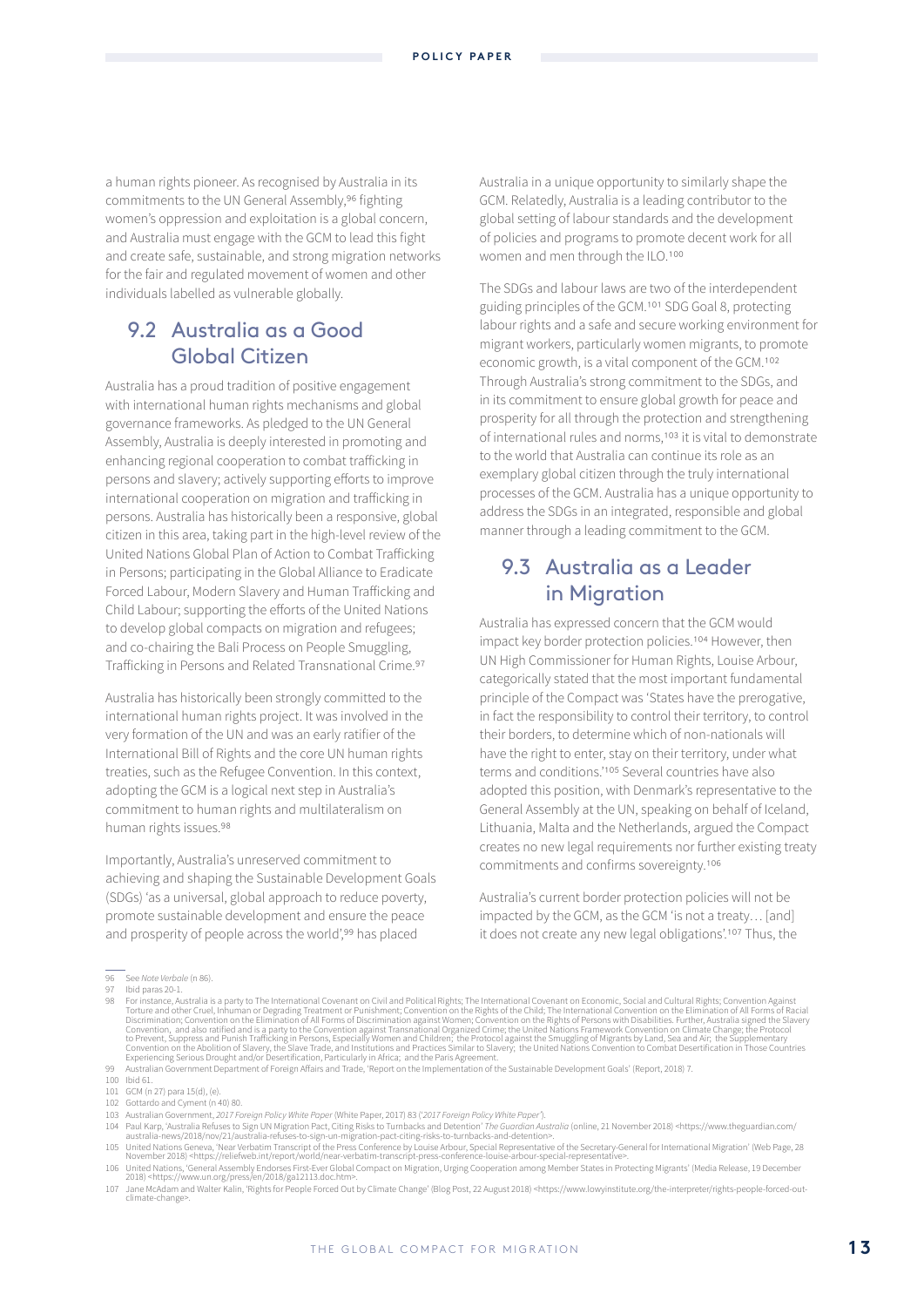<span id="page-13-0"></span>time and resources that Australia invested into the GCM process as a global leader on migration are at risk of being wasted,108 over misguided concerns over sovereignty. A range of civil society actors, including the Refugee Council of Australia,109 the Asylum Seeker Resource Centre and thirty-three other refugee and asylum seeker NGOs,110 many of which were involved in multi-stakeholder consultations around the GCM, have urged the Australian Government to engage with the global process.

Indeed, no country can manage migration on its own, and the GCM offers a normative and practical agenda that can serve Australia's national interests in ensuring that migrants have an underlying safety net,<sup>111</sup> migration is regular, and mass movements of people globally does not negatively affect security for all. The world is interdependent, and unmanaged, unregulated, and unsupported migration crises anywhere in the world will eventually have negative impacts for Australia, its national interests, and its people.

Finally, in Australia's most recent Foreign Policy White Paper, Australia pledged to contribute to the GCM,<sup>112</sup> and strengthen cooperation with regional partners in migration.113 Australia still has the chance to seize on its commitments, work with regional partners through the GCM, and be a global leader to address a truly international problem. Migration will never, ever be solved through lonestate responses, and Australia must demonstrate that it is a leader in migration policy and contribute constructively to ensure safe and regular migration to promote economic growth, human rights, and international law and norms.

#### 10. Conclusion

The GCM provides a comprehensive global framework to manage global migration; to both share the extensive opportunities that comes from migration, and respect, protect, and fulfil the human rights of migrants, whilst respecting the role of States to determine their own migration policies. In particular, the GCM takes a strong gender-responsive approach to migration and seeks to comprehensively address the impact that climate change has, and will continue to have, on global migration.

Australia has committed to upholding international human rights law and served as a key member of the UN Human Rights Council until 2020. Australia has positioned itself as a global leader in the arena of human rights, focusing on key priorities of gender equality, good governance, freedom

of expression, the rights of indigenous peoples, and strong national human rights institutions and capacity-building. Indeed, as a pioneer of women's rights across all regions and forums, Australia has adopted a strong feminist framework in its foreign policy. The GCM takes a strong, gender-responsive approach in addressing vulnerabilities and develop genderresponsive migration policies that address the particular needs of migrant women. Australia can use its unmatched experience and commitment to combat people smuggling and illegal migration, to prevent the exploitation and abuse of vulnerable women in migration networks. Australia's strong and consistent engagement in pioneering women's rights globally, especially in the context of Australia's membership of the UN Human Rights Council, presents Australia with a historic opportunity to engage with the GCM and be a leader in developing a gender-responsive global migratory framework. Australia's global recognition and expertise in women's rights and migration would be invaluable in assisting the Compact States to uphold women's political and economic participation globally and prevent their exploitation at the hands of people smugglers and predatory networks.

Additionally, the impact of climate change—both that which has already been realised, and that which is yet to be realised—will only exacerbate migratory flows, particularly in the Pacific which will see Australia in demand as a source country.

Australia has a proud tradition of positive engagement with international human rights mechanisms and global governance frameworks. Australia is a party to, and was involved in the negotiation and drafting of, a number of global treaties, including the International Bill of Rights and the core international human rights treaties and a range of other UN declarations and documents. Australia engages extensively with its obligations under these treaties and participates in the furthering and development of international agreements, frameworks, and commitments. Australia has also demonstrated unreserved commitment to achieving and shaping the Sustainable Development Goals, which places Australia in a unique opportunity to similarly shape the GCM, which are interlinked with several Sustainable Development Goals. Australia can continue its role as an exemplary global citizen and contribute to a universal, global approach to reduce poverty, promote sustainable development, and ensure the peace and prosperity of people across the world.

<sup>108</sup> Jesuit Refugee Service Australia, 'JRS Australia Condemns the Australian Government's Refusal to Adopt the Global Compact on Migration' (Media Release, 21 November 2018) <[https://](https://www.jrs.org.au/jrs-australia-condemns-australian-governments-refusal-adopt-global-compact-migration-refugees/) [www.jrs.org.au/jrs-australia-condemns-australian-governments-refusal-adopt-global-compact-migration-refugees/>](https://www.jrs.org.au/jrs-australia-condemns-australian-governments-refusal-adopt-global-compact-migration-refugees/). 109 Refugee Council of Australia, 'No Truth to Prime Minister's Claim About Global Compact on Migration' (Media Release, 21 November 2018) <[https://www.refugeecouncil.org.au/no-truth-](https://www.refugeecouncil.org.au/no-truth-to-prime-ministers-claim-about-global-compact-on-migration/)

[to-prime-ministers-claim-about-global-compact-on-migration/](https://www.refugeecouncil.org.au/no-truth-to-prime-ministers-claim-about-global-compact-on-migration/)>. 110 Asylum Seeker Resource Centre, 'Open Letter Calls on Government to Adopt Global Compact on Migration' (5 December 2018) <[https://www.asrc.org.au/2018/12/05/openletter\\_gpc/>](https://www.asrc.org.au/2018/12/05/openletter_gpc/).

<sup>111</sup> Smith, Philips and Georgeou (n 29) 8.

<sup>112</sup> Australian Government, 2017 Foreign Policy White Paper (n 102)) 92-93.

<sup>113</sup> Ibid 72.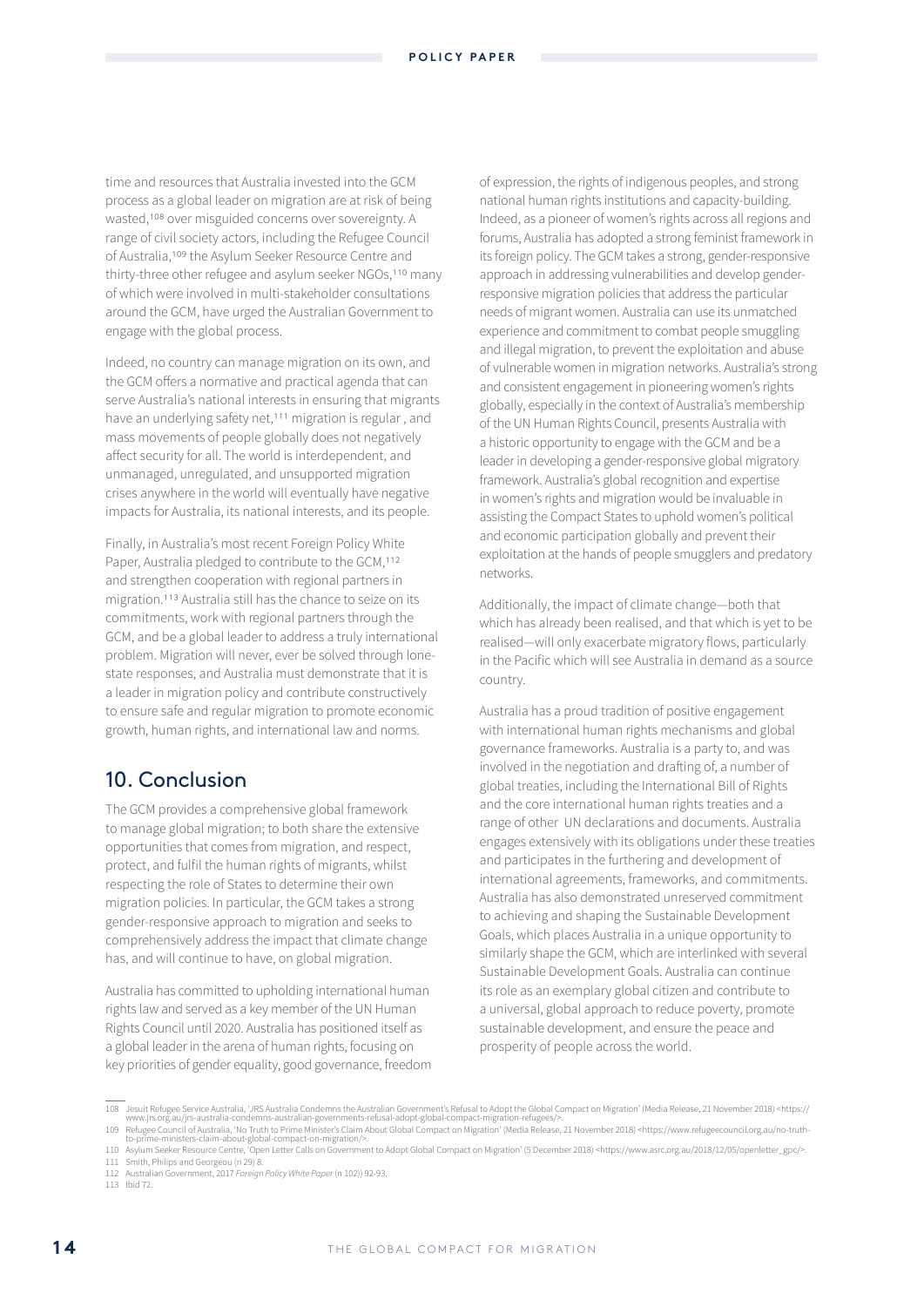The world is interconnected and global issues like migration require global responses. Put simply, migration raises complex global challenges that no State can address alone. Australia must continue to demonstrate that it is a leader in human rights and migration policy and should contribute to ensure safe and regular migration to promote economic growth, human rights, and international law and norms by endorsing the GCM.

The significant impact of climate change, in particular, means that now is the opportune time for Australia to commit to the GCM and global cooperation on migration. We urge Australia to do so.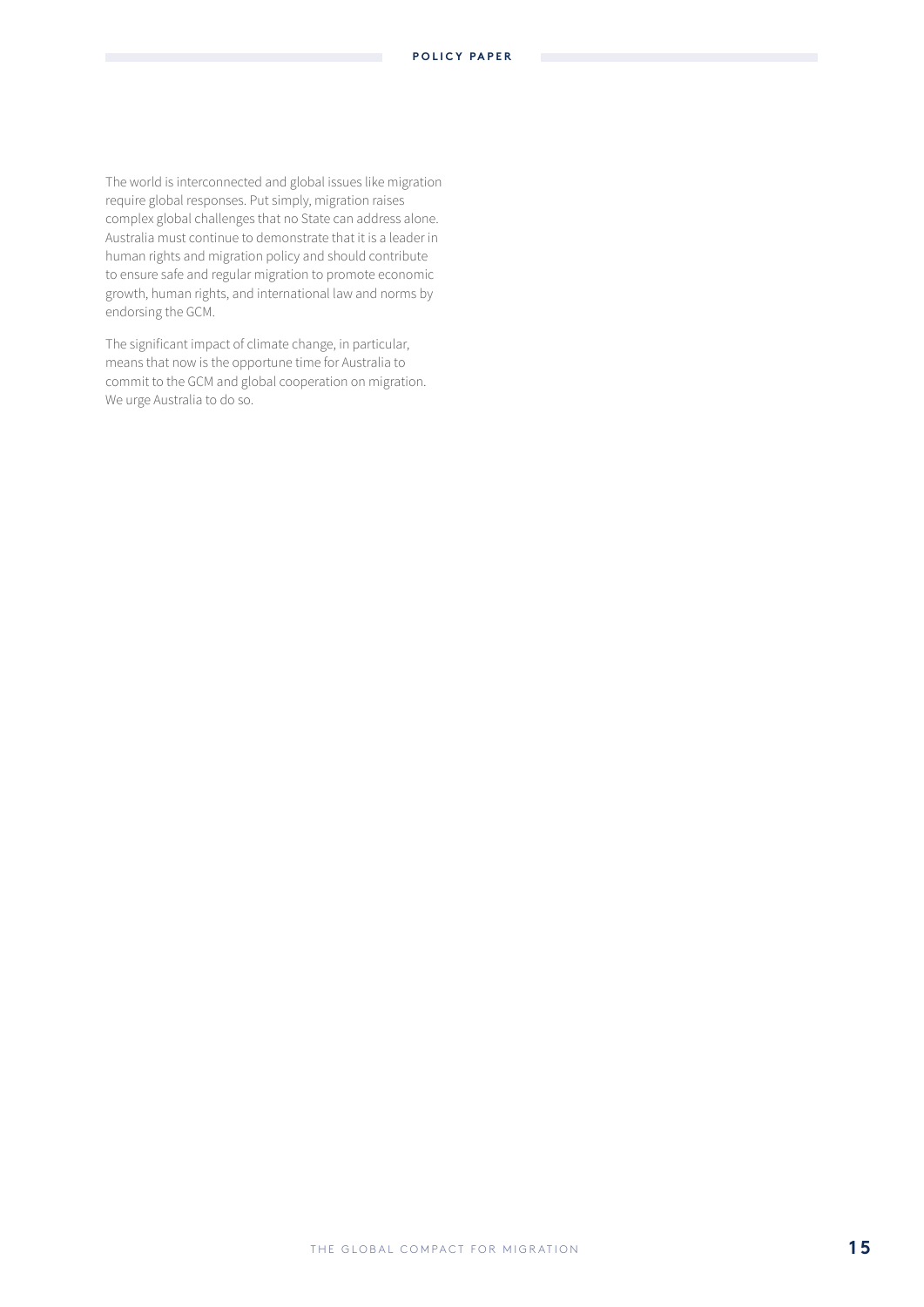#### <span id="page-15-0"></span>**Bibliography**

#### *A Articles, Books and Blog Posts*

Australian Government Department of Foreign Affairs and Trade, 'Report on the Implementation of the Sustainable Development Goals' (Report, 2018)

Crépeau, François, *Report of the Special Rapporteur on the*  Human Rights of Migrants, UN Doc A/71/285 (4 Aug 2016)

Gottardo, Carolina and Paola Cyment, 'The Global Compact for Migration: What Could it Mean for Women and Gender Relations?' (2019) 27(1) Gender and Development 67

Kälin, Walter, 'The Global Compact on Migration: A Ray of Hope for Disaster-Displaced Persons' (2018) 30(4) International Journal of Refugee Law 664

Matthew, Penelope, 'Killing Asylum Softly or leaving No One Behind? The New York Declaration and Global Compacts in a Divided World' (2021) Globalizations, DOI: 10.1080/14747731.2021.1974207, 1-14

McAdam, Jane and Tamara Wood, 'The Concept of "International Protection" in the Global Compacts on Refugees and Migration' (2021) 23(2) *International Journal of*  Postcolonial Studies 191

Mixed Migration Centre and Danish Refugee Council, 'COVID-19 and the Global Compact for Migration' (Discussion Paper, September 2020)

Morales, Felipe González, *Report of the Special Rapporteur*  on the Human Rights of Migrants, UN Doc A/HRC/41/38 (15 April 2019)

Morales, Felipe González, *Report of the Special Rapporteur*  on the Human Rights of Migrants, UN Doc A/76/247 (30 July 2021)

Sherrell, Henry, 'Australia and the Global Compact on Migration' (Australian Parliamentary Library, 15 March 2019) <[https://www.aph.gov.au/About\\_Parliament/](https://www.aph.gov.au/About_Parliament/Parliamentary_Departments/Parliamentary_Library/FlagPost/2019/March/Australia_and_the_Global_Compact_on_Migration) [Parliamentary\\_Departments/Parliamentary\\_Library/](https://www.aph.gov.au/About_Parliament/Parliamentary_Departments/Parliamentary_Library/FlagPost/2019/March/Australia_and_the_Global_Compact_on_Migration) [FlagPost/2019/March/Australia\\_and\\_the\\_Global\\_Compact\\_](https://www.aph.gov.au/About_Parliament/Parliamentary_Departments/Parliamentary_Library/FlagPost/2019/March/Australia_and_the_Global_Compact_on_Migration) [on\\_Migration](https://www.aph.gov.au/About_Parliament/Parliamentary_Departments/Parliamentary_Library/FlagPost/2019/March/Australia_and_the_Global_Compact_on_Migration)

Strack, Rainer et al, 'The Global Workforce Crisis: \$10 Trillion at Risk' (Blog Post, 2 July 2014) <[https://www.bcg.com/](https://www.bcg.com/publications/2014/people-organization-human-resources-global-workforce-crisis.aspx#chapter3_section3) [publications/2014/people-organization-human-resources](https://www.bcg.com/publications/2014/people-organization-human-resources-global-workforce-crisis.aspx#chapter3_section3)[global-workforce-crisis.aspx#chapter3\\_section3](https://www.bcg.com/publications/2014/people-organization-human-resources-global-workforce-crisis.aspx#chapter3_section3)>

#### *B Reports*

International Organization for Migration, *World Migration Report 2022* (Report, December 2021)

United Nations Development Programme, 'Human Development Report 2009: Overcoming Barriers — Human Mobility and Development' (Report, 2009)

United Nations Department of Economic and Social Affairs, 'World Population Prospects: The 2017 Revision' (Report, 2017)

United Nations High Commissioner for Human Rights, Addressing Huan Rights Protection Gaps in the Context of Migration and Displacement Across International Borders Resulting from the Adverse Effects of Climate Change and Supporting Adaption and Mitigation Plans of Developing Countries to Bridge the Protection Gaps, UN Doc A/ HRC/38/21 (23 April 2018)

United Nations High Commissioner for Human Rights, 'The Economic, Social and Cultural Rights of Migrants in an Irregular Situation' (Report, 2014)

United Nations Secretary-General, In safety and Dignity: Addressing Large Movements of Refugees and Migrants, UN Doc A/70/59 (21 April 2016)

#### *C Treaties, International Agreements, Resolutions and General Comments*

Committee on the Elimination of Discrimination against Women, General Recommendation No 26: Women Migrant Workers, 42nd sess, UN Doc CEDAW/C/2009/WP.1/R (5 December 2009)

Committee on the Elimination of Discrimination against Women, General Recommendation No 37: Gender-Related Dimensions of Disaster Risk Reduction in the Context of Climate Change, 60th sess, UN Doc CEDAW/C/GC/37 (7 February 2018)

Convention on the Elimination of All Forms of Discrimination against Women, opened for signature 19 December 1979, 1249 UNTS 13 (entered into force 3 September 1981)

Declaration of the High-level Dialogue on International Migration and Development, GA Res 68/4, UN Doc A/ RES/68/4 (21 January 2014, adopted 3 October 2013)

Draft Outcome Document of the Conference, GA Conf 231/3, UN Doc A/CONF.231/3 (30 July 2018)

Global Compact for Safe, Orderly and Regular Migration, GA Res 73/195, UN Doc A/RES/73/195 (11 January 2019, adopted 19 December 2018)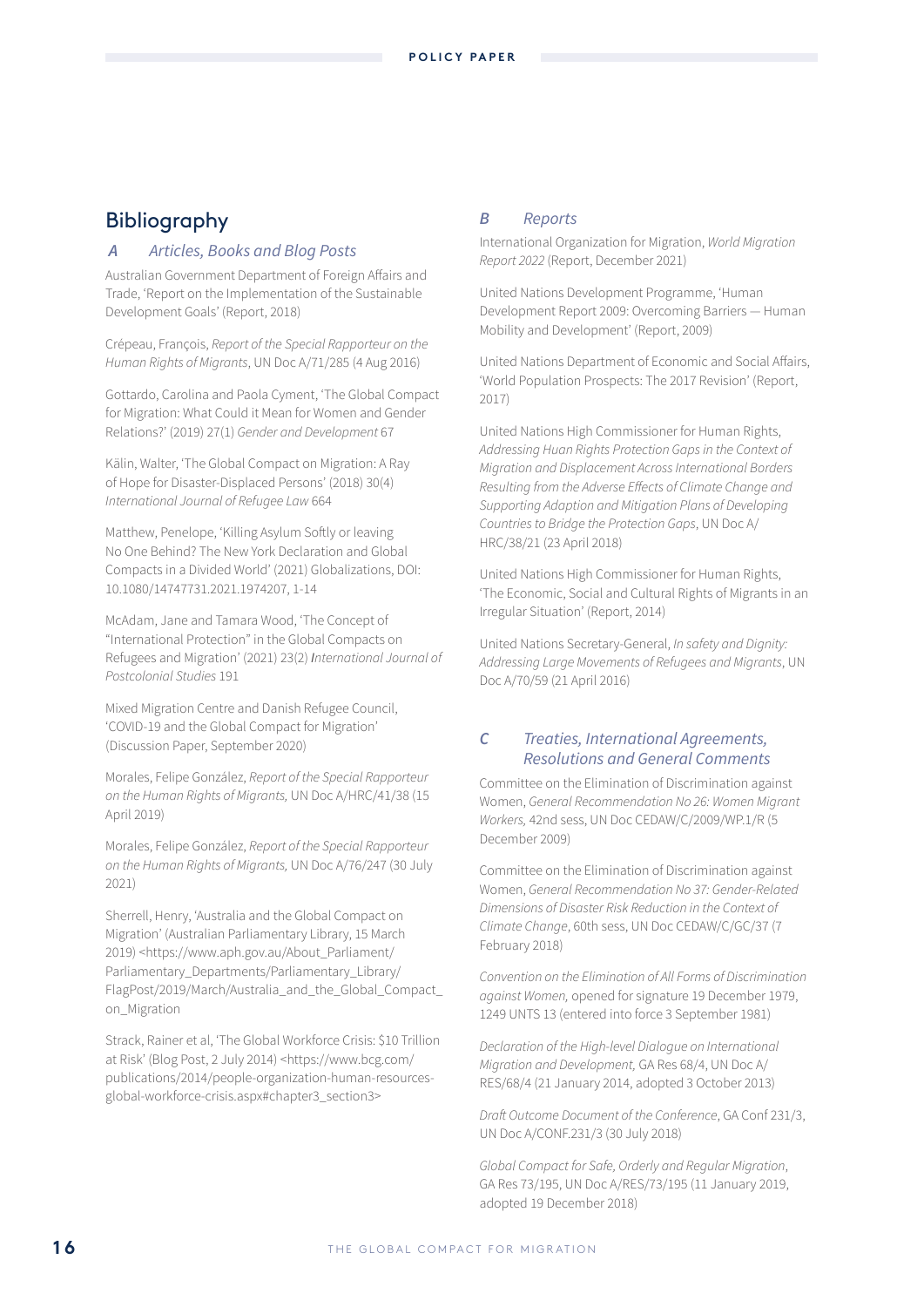<span id="page-16-0"></span>IOM Migration Governance Framework, IOM Res 106/40, IOM Doc C/106/40 (4 November 2015)

Modalities for the Intergovernmental Conference to Adopt the Global Compact for Safe, Orderly and Regular Migration, GA Res 71/280, UN Doc A/RES/71/280 (17 April 2017, adopted 6 April 2017)

Modalities for the Intergovernmental Conference to Adopt the Global Compact for Safe, Orderly and Regular Migration, GA Res 72/244, UN Doc A/RES/72/244 (22 January 2018, adopted 24 December 2017)

Modalities for the Intergovernmental Conference to Adopt the Global Compact for Safe, Orderly and Regular Migration, GA Res 72/308, UN Doc A/RES/72/308 (7 August 2018, adopted 6 August 2018)

New York Declaration for Refugees and Migrants, GA Res 71/1, UN Doc A/RES/71/1 (3 October 2016, adopted 19 September 2016)

Protocol against the Smuggling of Migrants by Land, Sea and Air, opened for signature 12 December 2000, 2241 UNTS 507 (entered into force 28 January 2004)

Protocol to Prevent, Suppress and Punish Trafficking in Persons, Especially Women and Children, opened for signature 12 December 2000, 2237 UNTS 319 (entered into force 25 December 2003)

Slavery Convention, opened for signature 25 September 1926, 212 UNTS 17 (entered into force 7 July 1955)

Supplementary Convention on the Abolition of Slavery, the Slave Trade, and Institutions and Practices Similar to Slavery, opened for signature 4 September 1956, 266 UNTS 3 (entered into force 30 April 1957)

The Paris Agreement, opened for signature 22 April 2016, 27 UNTS 7 (entered into force 4 November 2016)

The United Nations Convention to Combat Desertification in Those Countries Experiencing Serious Drought and/or Desertification, Particularly in Africa, opened for signature 14 October 1994, 1954 UNTS 3 (entered into force 26 December 1996)

Transforming our World: The 2030 Agenda for Sustainable Development, GA Res 70/1, UN Doc A/RES/70/1 (21 October 2015, adopted 25 September 2015)

United Nations Framework Convention on Climate Change, opened for signature 4 June 1992, 1771 UNTS 107 (entered into force 21 March 1994)

#### *D News reports and media articles*

ANSA, 'Italy not Signing Global Compact-Salvini', ANSA Politics (online, 28 November 2018) [<http://www.ansa.it/](http://www.ansa.it/english/news/politics/2018/11/28/italy-not-signing-global-compact-salvini_fde75c34-ea73-4358-bd17-df80c94e5c2d.html) [english/news/politics/2018/11/28/italy-not-signing-global](http://www.ansa.it/english/news/politics/2018/11/28/italy-not-signing-global-compact-salvini_fde75c34-ea73-4358-bd17-df80c94e5c2d.html)[compact-salvini\\_fde75c34-ea73-4358-bd17-df80c94e5c2d.](http://www.ansa.it/english/news/politics/2018/11/28/italy-not-signing-global-compact-salvini_fde75c34-ea73-4358-bd17-df80c94e5c2d.html) [html>](http://www.ansa.it/english/news/politics/2018/11/28/italy-not-signing-global-compact-salvini_fde75c34-ea73-4358-bd17-df80c94e5c2d.html)

Espinoza, Marcia V et al, 'Global Compact for Migration: What is it and Why Are Countries Opposing It?', *The*  Conversation (online, 7 December 2018) <[https://](https://theconversation.com/global-compact-for-migration-what-is-it-and-why-are-countries-opposing-it-106654) [theconversation.com/global-compact-for-migration-what](https://theconversation.com/global-compact-for-migration-what-is-it-and-why-are-countries-opposing-it-106654)[is-it-and-why-are-countries-opposing-it-106654>](https://theconversation.com/global-compact-for-migration-what-is-it-and-why-are-countries-opposing-it-106654)

Haiti Libre, 'The Dominican Republic Refuses to Sign the Global Compact for Migration', Haiti Libre (online, 5 December 2018) [<https://www.haitilibre.com/en/news-](https://www.haitilibre.com/en/news-26316-haiti-flash-the-dominican-republic-refuses-to-sign-the-global-compact-for-migration.html)[26316-haiti-flash-the-dominican-republic-refuses-to-sign](https://www.haitilibre.com/en/news-26316-haiti-flash-the-dominican-republic-refuses-to-sign-the-global-compact-for-migration.html)[the-global-compact-for-migration.html](https://www.haitilibre.com/en/news-26316-haiti-flash-the-dominican-republic-refuses-to-sign-the-global-compact-for-migration.html)>

Karp, Paul, 'Australia Refuses to Sign UN Migration Pact, Citing Risks to Turnbacks and Detention' The Guardian Australia (online, 21 November 2018) <[https://www.](https://www.theguardian.com/australia-news/2018/nov/21/australia-refuses-to-sign-un-migration-pact-citing-risks-to-turnbacks-and-detention) [theguardian.com/australia-news/2018/nov/21/australia](https://www.theguardian.com/australia-news/2018/nov/21/australia-refuses-to-sign-un-migration-pact-citing-risks-to-turnbacks-and-detention)[refuses-to-sign-un-migration-pact-citing-risks-to-turnbacks](https://www.theguardian.com/australia-news/2018/nov/21/australia-refuses-to-sign-un-migration-pact-citing-risks-to-turnbacks-and-detention)[and-detention](https://www.theguardian.com/australia-news/2018/nov/21/australia-refuses-to-sign-un-migration-pact-citing-risks-to-turnbacks-and-detention)>

Khan, Shehab, 'Austria to Follow US and Hungary by Withdrawing From UN Migration Pact', *The Independent*  (online, 31 October 2018) <[https://www.independent.](https://www.independent.co.uk/news/world/europe/austria-un-migration-global-pact-agreement-us-hungary-sebastian-kurz-freedom-party-a8610161.html) [co.uk/news/world/europe/austria-un-migration-global](https://www.independent.co.uk/news/world/europe/austria-un-migration-global-pact-agreement-us-hungary-sebastian-kurz-freedom-party-a8610161.html)[pact-agreement-us-hungary-sebastian-kurz-freedom](https://www.independent.co.uk/news/world/europe/austria-un-migration-global-pact-agreement-us-hungary-sebastian-kurz-freedom-party-a8610161.html)[party-a8610161.html](https://www.independent.co.uk/news/world/europe/austria-un-migration-global-pact-agreement-us-hungary-sebastian-kurz-freedom-party-a8610161.html)>

Merritt, Chris, 'UN migration pact "a threat to sovereignty"'*,*  The Australian, (online, 3 August 2018) <[https://](https://www.theaustralian.com.au/nation/immigration/un-migration-pact-a-threat-to-sovereignty/news-story/f9c795ec8127863e55aacbd9baebb6eb) [www.theaustralian.com.au/nation/immigration/un](https://www.theaustralian.com.au/nation/immigration/un-migration-pact-a-threat-to-sovereignty/news-story/f9c795ec8127863e55aacbd9baebb6eb)[migration-pact-a-threat-to-sovereignty/news-story/](https://www.theaustralian.com.au/nation/immigration/un-migration-pact-a-threat-to-sovereignty/news-story/f9c795ec8127863e55aacbd9baebb6eb) [f9c795ec8127863e55aacbd9baebb6eb](https://www.theaustralian.com.au/nation/immigration/un-migration-pact-a-threat-to-sovereignty/news-story/f9c795ec8127863e55aacbd9baebb6eb)>

Muller, Robert, 'Slovakia Will Not Support UN Migration Pact: Prime Minister', Reuters (online, 25 November 2018) <[https://](https://www.reuters.com/article/us-un-migrants-slovakia/slovakia-will-not-support-un-migration-pact-prime-minister-idUSKCN1NU0JJ) [www.reuters.com/article/us-un-migrants-slovakia/slovakia](https://www.reuters.com/article/us-un-migrants-slovakia/slovakia-will-not-support-un-migration-pact-prime-minister-idUSKCN1NU0JJ)[will-not-support-un-migration-pact-prime-minister](https://www.reuters.com/article/us-un-migrants-slovakia/slovakia-will-not-support-un-migration-pact-prime-minister-idUSKCN1NU0JJ)[idUSKCN1NU0JJ](https://www.reuters.com/article/us-un-migrants-slovakia/slovakia-will-not-support-un-migration-pact-prime-minister-idUSKCN1NU0JJ)>

Remeikis, Amy and Ben Doherty, 'Dutton says Australia Won't "Surrender our Sovereignty" by Signing UN Migration Deal', The Guardian Australia (online, 25 July 2018) [<https://](https://www.theguardian.com/australia-news/2018/jul/25/dutton-says-australia-wont-surrender-our-sovereignty-by-signing-un-migration-deal) [www.theguardian.com/australia-news/2018/jul/25/dutton](https://www.theguardian.com/australia-news/2018/jul/25/dutton-says-australia-wont-surrender-our-sovereignty-by-signing-un-migration-deal)[says-australia-wont-surrender-our-sovereignty-by-signing](https://www.theguardian.com/australia-news/2018/jul/25/dutton-says-australia-wont-surrender-our-sovereignty-by-signing-un-migration-deal)[un-migration-deal>](https://www.theguardian.com/australia-news/2018/jul/25/dutton-says-australia-wont-surrender-our-sovereignty-by-signing-un-migration-deal)

Rieffel, Lex, 'The Global Compact on Migration: Dead on Arrival?', Brookings(online, 12 December 2018) [<https://](https://www.brookings.edu/blog/up-front/2018/12/12/the-global-compact-on-migration-dead-on-arrival/) [www.brookings.edu/blog/up-front/2018/12/12/the-global](https://www.brookings.edu/blog/up-front/2018/12/12/the-global-compact-on-migration-dead-on-arrival/)[compact-on-migration-dead-on-arrival/](https://www.brookings.edu/blog/up-front/2018/12/12/the-global-compact-on-migration-dead-on-arrival/)>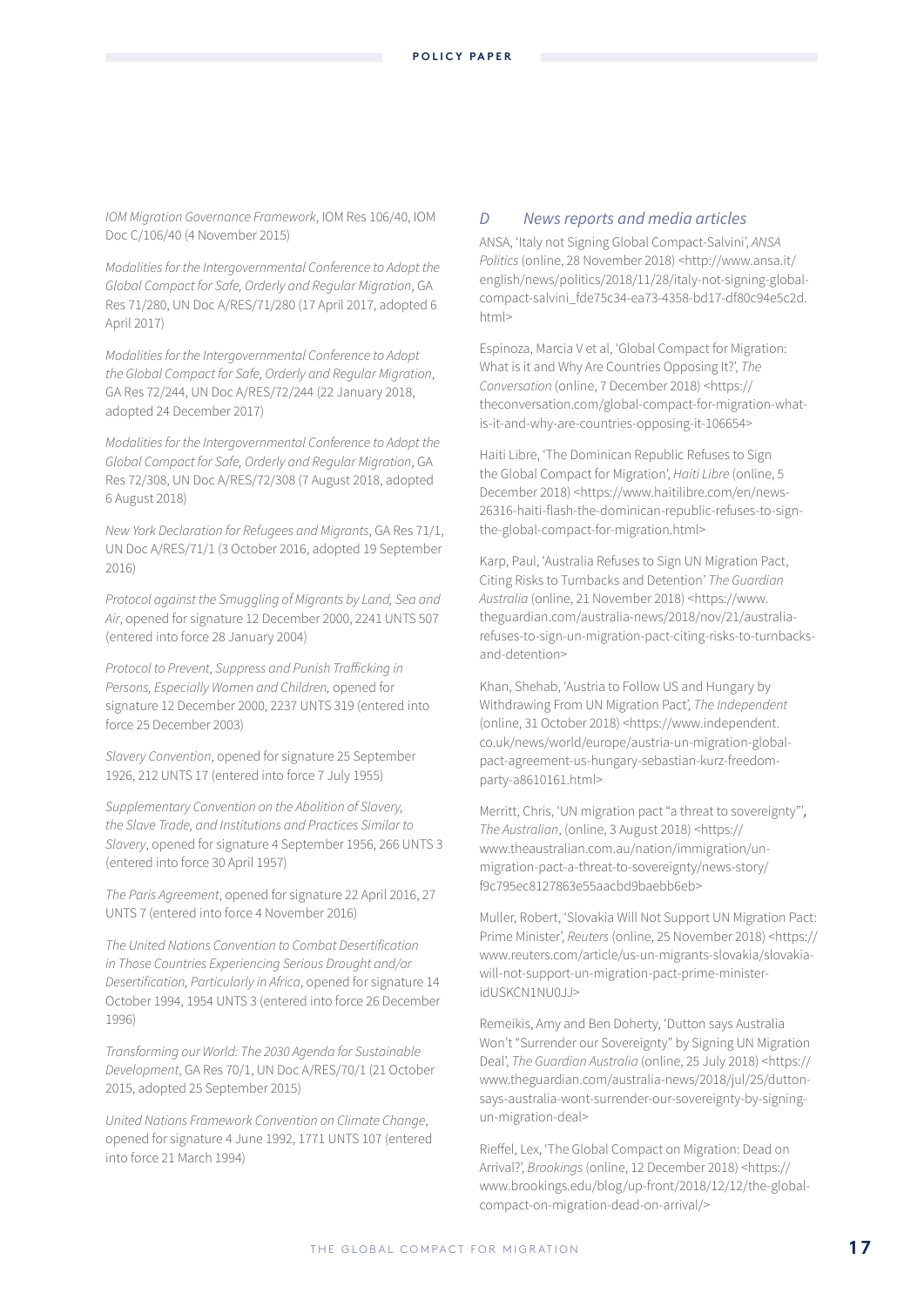#### <span id="page-17-0"></span>*E Other*

Asylum Seeker Resource Centre, 'Open Letter Calls on Government to Adopt Global Compact on Migration' (5 December 2018) [<https://www.asrc.org.au/2018/12/05/](https://www.asrc.org.au/2018/12/05/openletter_gpc/) [openletter\\_gpc/](https://www.asrc.org.au/2018/12/05/openletter_gpc/)>

Australian Government Attorney General's Department, Australia and the United Nations Criminal Justice system (Web Page) [<https://www.ag.gov.au/](https://www.ag.gov.au/Internationalrelations/InternationalLaw/Pages/AustraliaandtheUnitedNationscriminaljusticesystem.aspx) [Internationalrelations/InternationalLaw/Pages/](https://www.ag.gov.au/Internationalrelations/InternationalLaw/Pages/AustraliaandtheUnitedNationscriminaljusticesystem.aspx) [AustraliaandtheUnitedNationscriminaljusticesystem.aspx>](https://www.ag.gov.au/Internationalrelations/InternationalLaw/Pages/AustraliaandtheUnitedNationscriminaljusticesystem.aspx)

Australian Government Department of Foreign Affairs and Trade, 'Pillars and Priorities', United Nations (2018) [<https://dfat.gov.au/international-relations/international](https://dfat.gov.au/international-relations/international-organisations/un/unhrc-2018-2020/pillars-and-priorities/Pages/pillars-and-priorities.aspx)[organisations/un/unhrc-2018-2020/pillars-and-priorities/](https://dfat.gov.au/international-relations/international-organisations/un/unhrc-2018-2020/pillars-and-priorities/Pages/pillars-and-priorities.aspx) [Pages/pillars-and-priorities.aspx](https://dfat.gov.au/international-relations/international-organisations/un/unhrc-2018-2020/pillars-and-priorities/Pages/pillars-and-priorities.aspx)>

Australian Government, 2017 Foreign Policy White Paper (White Paper, 2017)

Australian Mission to the United Nations, 'Australian statement on the final draft of the Global Compact for Migration' (13 July 2018) <[https://unny.mission.gov.au/](https://unny.mission.gov.au/files/unny/180713%20National%20Statement%20at%20closing%20of%20the%20GCM%20negotiations.pdf) [files/unny/180713%20National%20Statement%20at%20](https://unny.mission.gov.au/files/unny/180713%20National%20Statement%20at%20closing%20of%20the%20GCM%20negotiations.pdf) [closing%20of%20the%20GCM%20negotiations.pdf](https://unny.mission.gov.au/files/unny/180713%20National%20Statement%20at%20closing%20of%20the%20GCM%20negotiations.pdf)>

Global Forum on Migration and Development, 'Member States Advance Efforts to Implement the Global Compact for Migration at the National Level' (Web Page, 22 March 2019) <[https://gfmd.org/news/member-states-advance-efforts](https://gfmd.org/news/member-states-advance-efforts-implement-global-compact-migration-national-level)[implement-global-compact-migration-national-level>](https://gfmd.org/news/member-states-advance-efforts-implement-global-compact-migration-national-level)

International Labour Organization, Fair Migration: Setting an ILO Agenda (2014)

International Labour Organization, ILO Multilateral Framework on Labour Migration: Non-binding Principles and Guidelines for a Rights-Based approach to Labour Migration (2006)

Jesuit Refugee Service Australia, 'JRS Australia Condemns the Australian Government's Refusal to Adopt the Global Compact on Migration' (Media Release, 21 November 2018) [<https://www.jrs.org.au/jrs-australia-condemns-australian](https://www.jrs.org.au/jrs-australia-condemns-australian-governments-refusal-adopt-global-compact-migration-refugees/)[governments-refusal-adopt-global-compact-migration](https://www.jrs.org.au/jrs-australia-condemns-australian-governments-refusal-adopt-global-compact-migration-refugees/)[refugees/>](https://www.jrs.org.au/jrs-australia-condemns-australian-governments-refusal-adopt-global-compact-migration-refugees/)

Morrison, Scott, Peter Dutton, and Marise Payne, 'Global Compact for Migration' (Media Release, 21 November 2018) [<https://parlinfo.aph.gov.au/parlInfo/search/display/display.](https://parlinfo.aph.gov.au/parlInfo/search/display/display.w3p;query%3DId%3A%22media%2Fpressrel%2F6345600%22) [w3p;query%3DId%3A%22media%2Fpressrel%2F6345600%22](https://parlinfo.aph.gov.au/parlInfo/search/display/display.w3p;query%3DId%3A%22media%2Fpressrel%2F6345600%22)> Ministry of Foreign Affairs and Trade, 'Hungary is Exiting the Adoption Process of the Global Compact for Migration' (Media Release, 18 July 2018) [<https://www.kormany.hu/](https://www.kormany.hu/en/ministry-of-foreign-affairs-and-trade/news/hungary-is-exiting-the-adoption-process-of-the-global-compact-for-migration) [en/ministry-of-foreign-affairs-and-trade/news/hungary-is](https://www.kormany.hu/en/ministry-of-foreign-affairs-and-trade/news/hungary-is-exiting-the-adoption-process-of-the-global-compact-for-migration)[exiting-the-adoption-process-of-the-global-compact-for](https://www.kormany.hu/en/ministry-of-foreign-affairs-and-trade/news/hungary-is-exiting-the-adoption-process-of-the-global-compact-for-migration)[migration](https://www.kormany.hu/en/ministry-of-foreign-affairs-and-trade/news/hungary-is-exiting-the-adoption-process-of-the-global-compact-for-migration)>

Note Verbale Dated 14 July 2017 from the Permanent Mission of Australia to the United Nations Addressed to the President of the General Assembly, UN Doc A/72/212 (24 July 2017)

Norwegian Refugee Council, 'What is the Global Compact for Migration?' (Web Page, 10 December 2018) [<https://](https://www.nrc.no/news/2018/what-is-the-global-compact-for-migration/) [www.nrc.no/news/2018/what-is-the-global-compact-for](https://www.nrc.no/news/2018/what-is-the-global-compact-for-migration/)[migration/](https://www.nrc.no/news/2018/what-is-the-global-compact-for-migration/)>

Refugee Council of Australia, 'No Truth to Prime Minister's Claim About Global Compact on Migration' (Media Release, 21 November 2018) [<https://www.refugeecouncil.org.au/](https://www.refugeecouncil.org.au/no-truth-to-prime-ministers-claim-about-global-compact-on-migration/) [no-truth-to-prime-ministers-claim-about-global-compact](https://www.refugeecouncil.org.au/no-truth-to-prime-ministers-claim-about-global-compact-on-migration/)[on-migration/>](https://www.refugeecouncil.org.au/no-truth-to-prime-ministers-claim-about-global-compact-on-migration/)

United Nations Department of Economic and Social Affairs, 'International Migrant Stock 2015' (Web Page) <[www.](http://www.un.org/en/development/desa/population/migration/data/estimates2/estimates15.shtml) [un.org/en/development/desa/population/migration/data/](http://www.un.org/en/development/desa/population/migration/data/estimates2/estimates15.shtml) [estimates2/estimates15.shtml>](http://www.un.org/en/development/desa/population/migration/data/estimates2/estimates15.shtml)

United Nations, 'General Assembly Endorses First-Ever Global Compact on Migration, Urging Cooperation among Member States in Protecting Migrants' (Media Release, 19 December 2018) [<https://www.un.org/press/en/2018/](https://www.un.org/press/en/2018/ga12113.doc.htm) [ga12113.doc.htm>](https://www.un.org/press/en/2018/ga12113.doc.htm)

United Nations Geneva, 'Near Verbatim Transcript of the Press Conference by Louise Arbour, Special Representative of the Secretary-General for International Migration' (Web Page, 28 November 2018) [<https://reliefweb.int/report/](https://reliefweb.int/report/world/near-verbatim-transcript-press-conference-louise-arbour-special-representative) [world/near-verbatim-transcript-press-conference-louise](https://reliefweb.int/report/world/near-verbatim-transcript-press-conference-louise-arbour-special-representative)[arbour-special-representative](https://reliefweb.int/report/world/near-verbatim-transcript-press-conference-louise-arbour-special-representative)>

United Nations Refugees and Migrants, 'Global Compact for Migration' (Web Page) <[https://refugeesmigrants.un.org/](https://refugeesmigrants.un.org/migration-compact) [migration-compact>](https://refugeesmigrants.un.org/migration-compact)

United States Department of State Bureau of Population, Refugees, and Migration, 'Global Compact for Safe, Orderly and Regular Migration (GCM)' (Web Page, 17 December 2021) [<https://www.state.gov/global-compact-for-safe-orderly](https://www.state.gov/global-compact-for-safe-orderly-and-regular-migration-gcm/)[and-regular-migration-gcm/>](https://www.state.gov/global-compact-for-safe-orderly-and-regular-migration-gcm/)

Victorian Equal Opportunity & Human Rights Commission, 'Australia's Human Rights Framework' (Web Page) [<https://](https://www.humanrightscommission.vic.gov.au/human-rights/the-charter/australian-human-rights-framework) [www.humanrightscommission.vic.gov.au/human-rights/](https://www.humanrightscommission.vic.gov.au/human-rights/the-charter/australian-human-rights-framework) [the-charter/australian-human-rights-framework>](https://www.humanrightscommission.vic.gov.au/human-rights/the-charter/australian-human-rights-framework)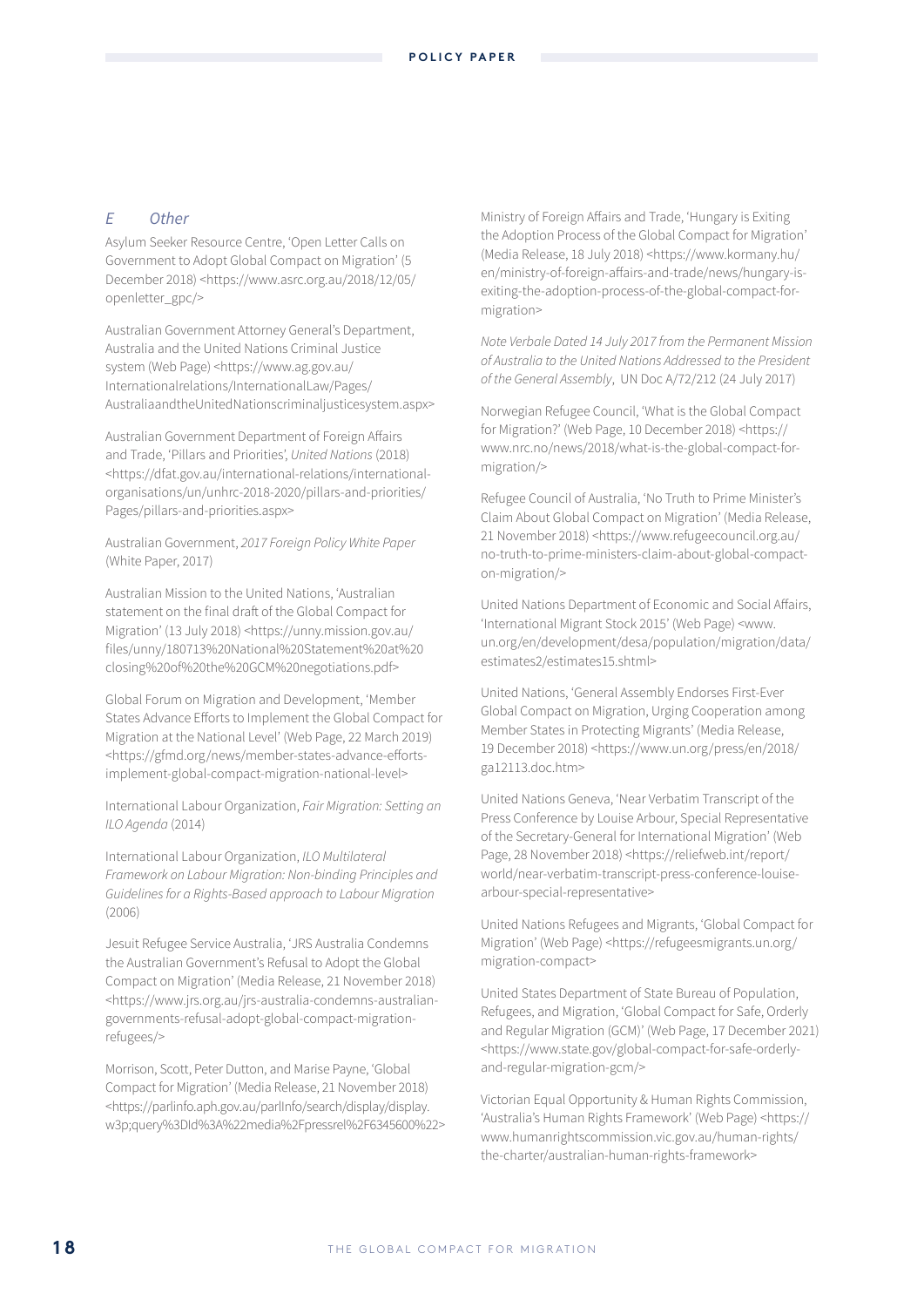**POLICY PAPER**

THE GLOBAL COMPACT FOR MIGRATION **1 9**